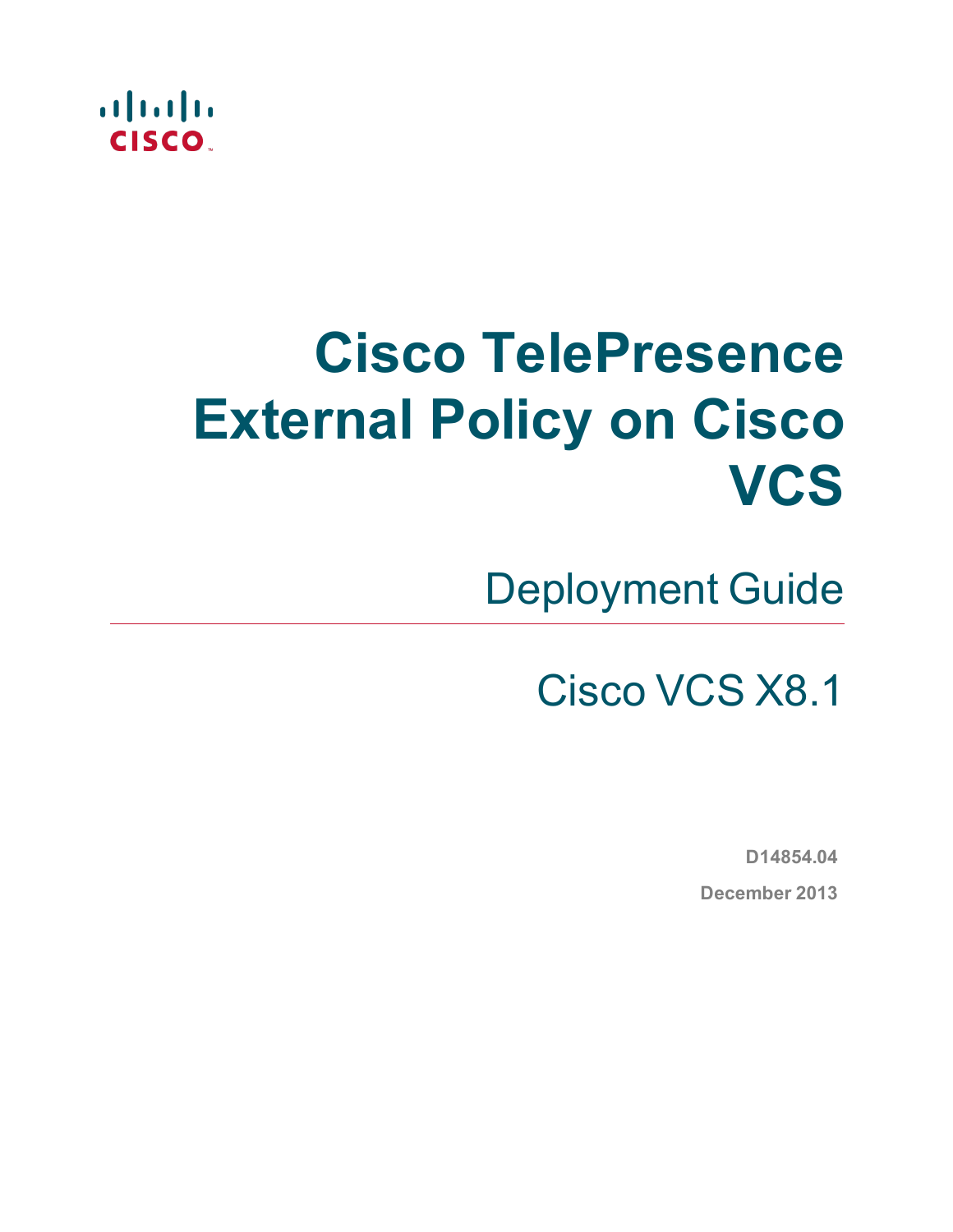## **Contents**

| External policy overview measure and the control of the state of the state of the state of the state of the st |  |
|----------------------------------------------------------------------------------------------------------------|--|
|                                                                                                                |  |
|                                                                                                                |  |
|                                                                                                                |  |
|                                                                                                                |  |
|                                                                                                                |  |
|                                                                                                                |  |
|                                                                                                                |  |
|                                                                                                                |  |
|                                                                                                                |  |
|                                                                                                                |  |
|                                                                                                                |  |
|                                                                                                                |  |
|                                                                                                                |  |
|                                                                                                                |  |
|                                                                                                                |  |
|                                                                                                                |  |
|                                                                                                                |  |
|                                                                                                                |  |
|                                                                                                                |  |
|                                                                                                                |  |
|                                                                                                                |  |
|                                                                                                                |  |
|                                                                                                                |  |
|                                                                                                                |  |
|                                                                                                                |  |
|                                                                                                                |  |
|                                                                                                                |  |
|                                                                                                                |  |
|                                                                                                                |  |
|                                                                                                                |  |
|                                                                                                                |  |
|                                                                                                                |  |
|                                                                                                                |  |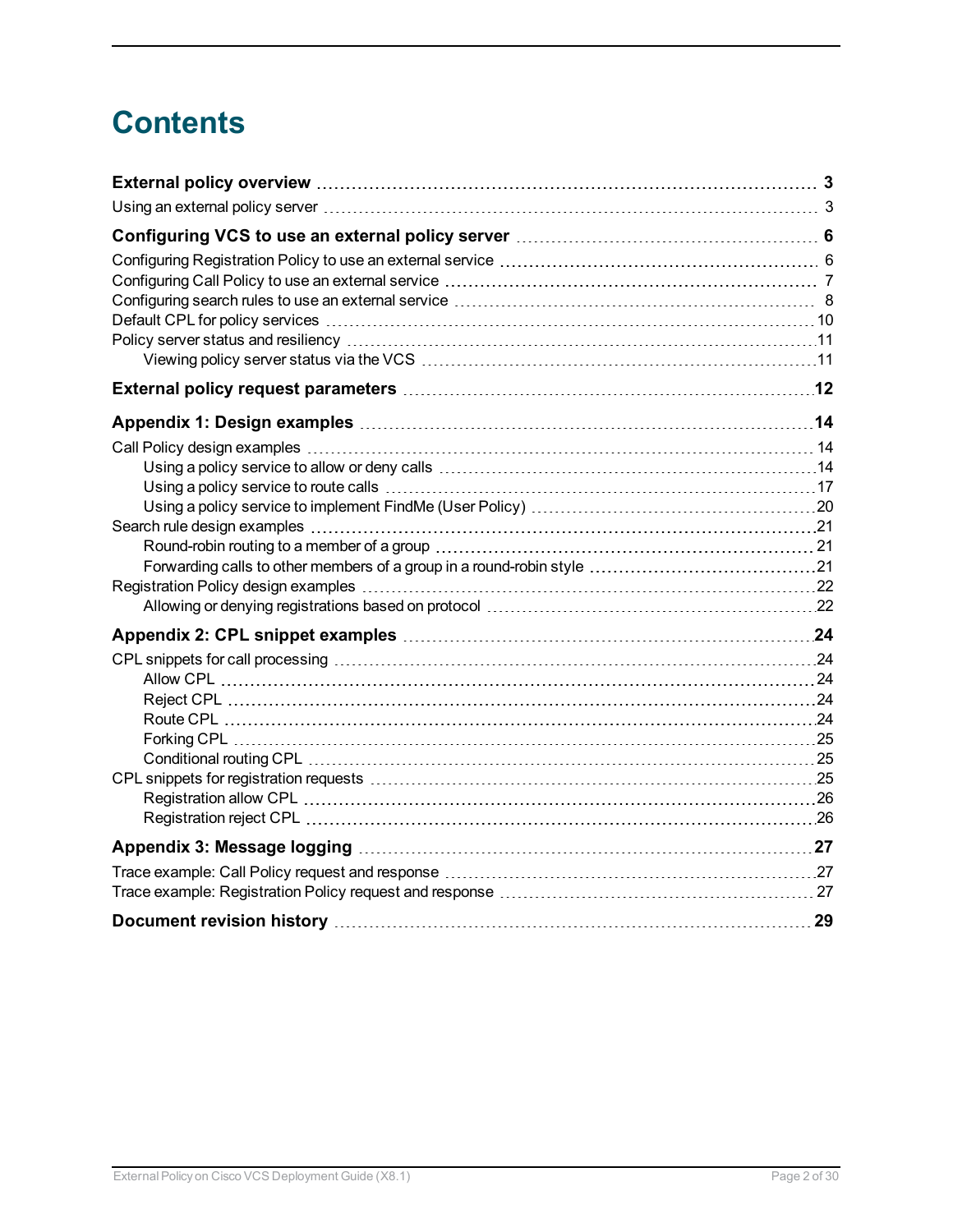## <span id="page-2-0"></span>**External policy overview**

The Cisco TelePresence Video Communication Server (VCS) has built in support for Registration Policy, Call Policy and User Policy (FindMe) configuration. It also supports CPL (Call Processing Language) for implementing more complex policy decisions. CPL is designed as a machine-generated language and is not immediately intuitive; while the VCS can be loaded with CPL to implement advanced call policy decisions, complex CPL is difficult to write and maintain.

The VCS's external policy feature allows policy decisions to be taken by an external system which can then instruct the VCS on the course of action to take (such as whether to accept a registration, fork a call and so on). Call policy can now be managed independently of the VCS, and can implement features that are unavailable on the VCS. The external policy server can make routing decisions based on data available from any source that the policy server has access to, allowing companies to make routing decisions based on their specific requirements.

When the VCS is configured to use an external policy server the VCS sends the external policy server a service request (over HTTP or HTTPS), the service will send a response back containing a CPL snippet which the VCS will then execute.



## <span id="page-2-1"></span>**Using an external policy server**

The main areas where the VCS can be configured to use an external policy server are:

- Registration Policy to allow or reject registrations.
- Call Policy (also known as Admin Policy) to control the allowing, rejecting, routing (with fallback if calls fail) and forking of calls.
- Search rules (policy can be applied for specific dial plan search rules).

Each of these areas can be configured independently of each other as to whether or not to use a policy service. If a policy service is used, the decisions made by the policy service replace (rather than supplement) those made by the VCS.

When configuring policy services:

- Up to 3 external policy servers may be specified to provide resiliency (and not load balancing).
- Default CPL can be configured, to be processed by the VCS as a fallback, if the service is not available.
- The status and reachability of the service can be queried via a status path.

If you require FindMe functionality beyond that provided by VCS / Cisco TMS, we recommend that you implement it through Call Policy.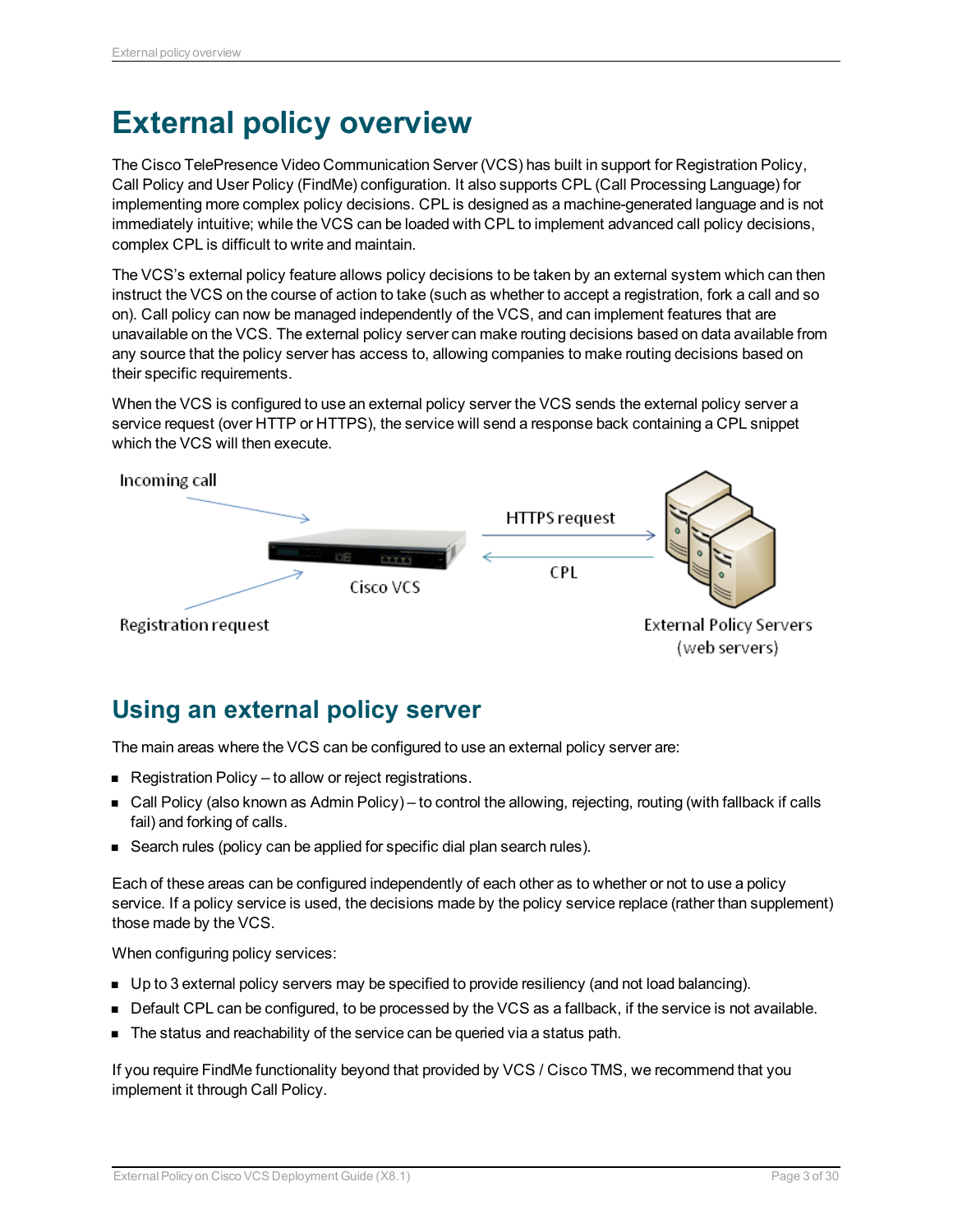The following flowchart shows how the VCS processes calls. The shaded boxes indicate the stages at which policy decisions can be directed to the external policy server.



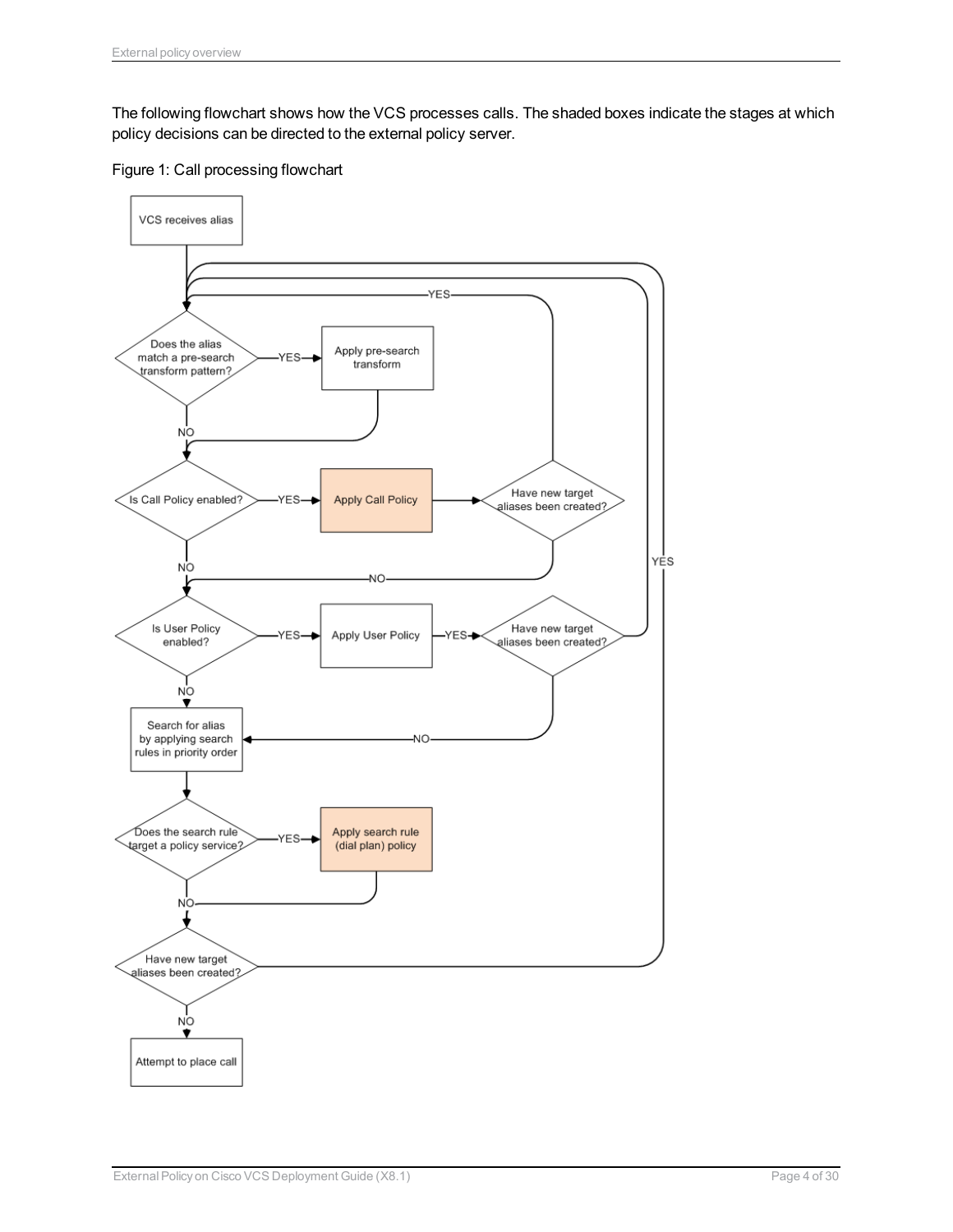Whenever new locations (destination aliases) are returned in the CPL, the VCS will start its call processing from the beginning (just as it does when processing internal Call Policy CPL). Note that standard VCS loop detection protects against recursive lookups — the VCS will not search for a destination alias a second time if the call has already been proxied to that same alias.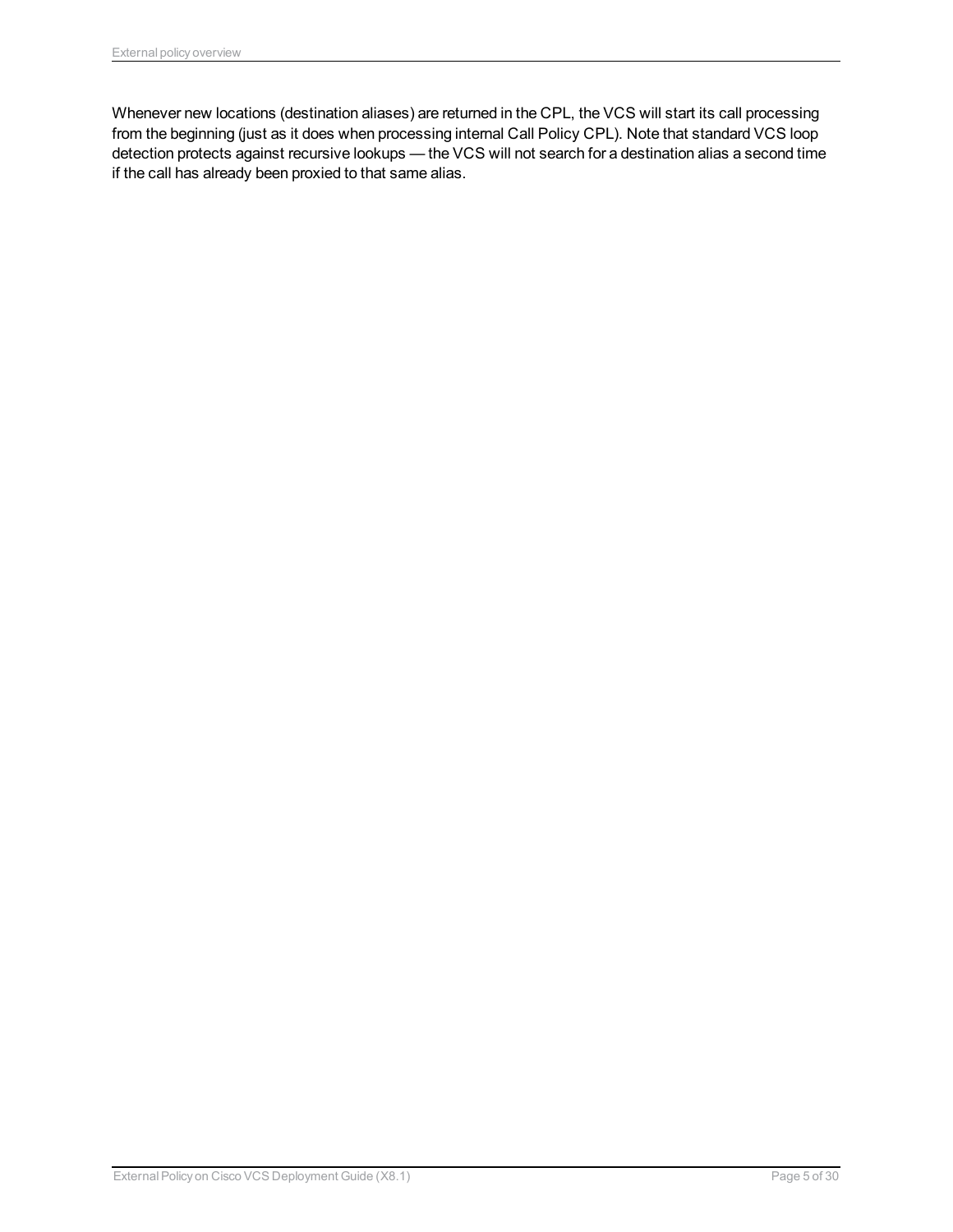## <span id="page-5-0"></span>**Configuring VCS to use an external policy server**

The areas where the VCS can be configured to use an external policy server are:

- **Registration Policy**
- Call Policy (also known as Admin Policy)
- Search rules (dial plan)

Each area can be configured independently of each other as to whether or not to use an external policy service. If an external policy service is used for a specific policy decision, the decision made by the policy service replaces (rather than supplements) the policy decision that would have been made by the VCS.

## <span id="page-5-1"></span>**Configuring Registration Policy to use an external service**

To configure Registration Policy to refer all registration restriction policy decisions out to an external service:

- 1. Go to **Configuration > Registration > Configuration**.
- 2. Select a **Restriction policy** of *Policy service*.
- 3. Configure the fields as follows:

| Protocol                                                            | The protocol used to connect to the policy<br>service.<br>The default is HTTPS.                                                                                                                                                                                                                           | The VCS automatically supports HTTP to<br>HTTPS redirection when communicating<br>with the policy service server.               |
|---------------------------------------------------------------------|-----------------------------------------------------------------------------------------------------------------------------------------------------------------------------------------------------------------------------------------------------------------------------------------------------------|---------------------------------------------------------------------------------------------------------------------------------|
| <b>Certificate</b><br>verification<br>mode                          | When connecting over HTTPS, this setting<br>controls whether the certificate presented by<br>the policy server is verified.                                                                                                                                                                               | The VCS's root CA certificates are loaded<br>via (Maintenance > Security certificates<br>> Trusted CA certificate).             |
|                                                                     | If On, for the VCS to connect to a policy server<br>over HTTPS, the VCS must have a root CA<br>certificate loaded that authorizes that server's<br>server certificate. Also the certificate's Subject<br>Common Name or Subject Alternative Name<br>must match one of the Server address fields<br>below. |                                                                                                                                 |
| <b>HTTPS</b><br>certificate<br>revocation list<br>(CRL)<br>checking | Enable this option if you want to protect<br>certificate checking using CRLs and you have<br>manually loaded CRL files, or you have<br>enabled automatic CRL updates.                                                                                                                                     | Go to Maintenance > Security<br>certificates > CRL management to<br>configure how the VCS uploads CRL files.                    |
| <b>Server</b><br>address 1 - 3                                      | Enter the IP address or Fully Qualified Domain<br>Name (FQDN) of the server hosting the service.<br>You can specify a port by appending : < port><br>to the address.                                                                                                                                      | If an FQDN is specified, ensure that the<br>VCS has an appropriate DNS<br>configuration that allows the FQDN to be<br>resolved. |
|                                                                     |                                                                                                                                                                                                                                                                                                           | For resiliency, up to three server<br>addresses can be supplied.                                                                |
| Path                                                                | Enter the URL of the service on the server.                                                                                                                                                                                                                                                               |                                                                                                                                 |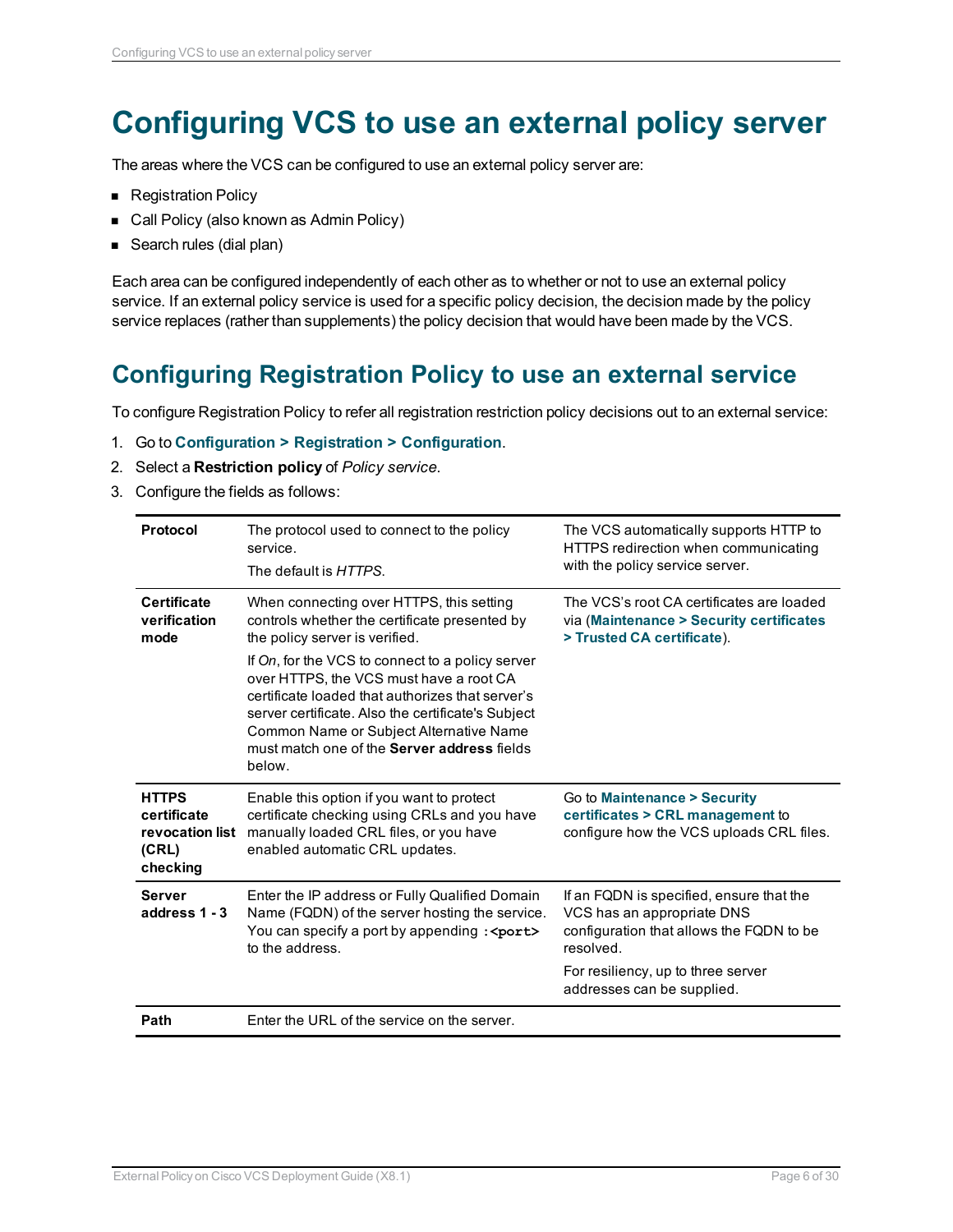| Status path        | The <b>Status path</b> identifies the path from where<br>the VCS can obtain the status of the remote<br>service.<br>The default is <i>status</i> . | The policy server must supply return status<br>information, see Policy server status and<br>resiliency [p.11]. |
|--------------------|----------------------------------------------------------------------------------------------------------------------------------------------------|----------------------------------------------------------------------------------------------------------------|
| Username           | The username used by the VCS to log in and<br>query the service.                                                                                   |                                                                                                                |
| Password           | The password used by the VCS to log in and<br>query the service.                                                                                   | The maximum plaintext length is 30<br>characters (which is subsequently<br>encrypted).                         |
| <b>Default CPL</b> | This is the fallback CPL used by the VCS if the<br>service is not available.                                                                       | You can change it, for example, to redirect<br>to an answer service or recorded<br>message.                    |
|                    |                                                                                                                                                    | For more information, see Default CPL for<br>policy services [p.10].                                           |

#### 4. Click **Save**.

The VCS should connect to the policy service server and start using the service for Registration Policy decisions.

Any connection problems will be reported on this page. Check the **Status** area at the bottom of the page and check for additional information messages against the **Server address** fields.

#### Registration configuration

| Registration configuration                       |                                                                  | You are here: Configuration > Registration > Configuration |
|--------------------------------------------------|------------------------------------------------------------------|------------------------------------------------------------|
| <b>Configuration</b>                             |                                                                  |                                                            |
| Restriction policy                               | Policy service $\vert \mathbf{v} \vert$ $(i)$                    |                                                            |
| Protocol                                         | (i)<br>HTTPS V                                                   |                                                            |
| Certificate verification mode                    | On $\vee$ $(i)$                                                  |                                                            |
| HTTPS certificate revocation list (CRL) checking | Off $\vee$ $(i)$                                                 |                                                            |
| Server 1 address                                 | $\star$ 192.0.2.2                                                | $\bigcirc$                                                 |
| Server 2 address                                 | 192.0.2.3                                                        | $\left(\begin{matrix} \hat{t} \end{matrix}\right)$         |
| Server 3 address                                 |                                                                  | $\left(\hat{i}\right)$                                     |
| Path                                             | api/registrations                                                | $\left(\hat{i}\right)$                                     |
| Status path                                      | status                                                           | (i)                                                        |
| Username                                         | admin                                                            | $\left(i\right)$                                           |
| Password                                         |                                                                  | (i)                                                        |
| Default CPL                                      | <reject status='403' reason='Service Unavailak</td> <td>(i)</td> | (i)                                                        |

Save

### <span id="page-6-0"></span>**Configuring Call Policy to use an external service**

To configure Call Policy to refer all policy decisions out to an external service:

- 1. Go to **Configuration > Call policy > Configuration**.
- 2. Select a **Call Policy mode** of *Policy service*.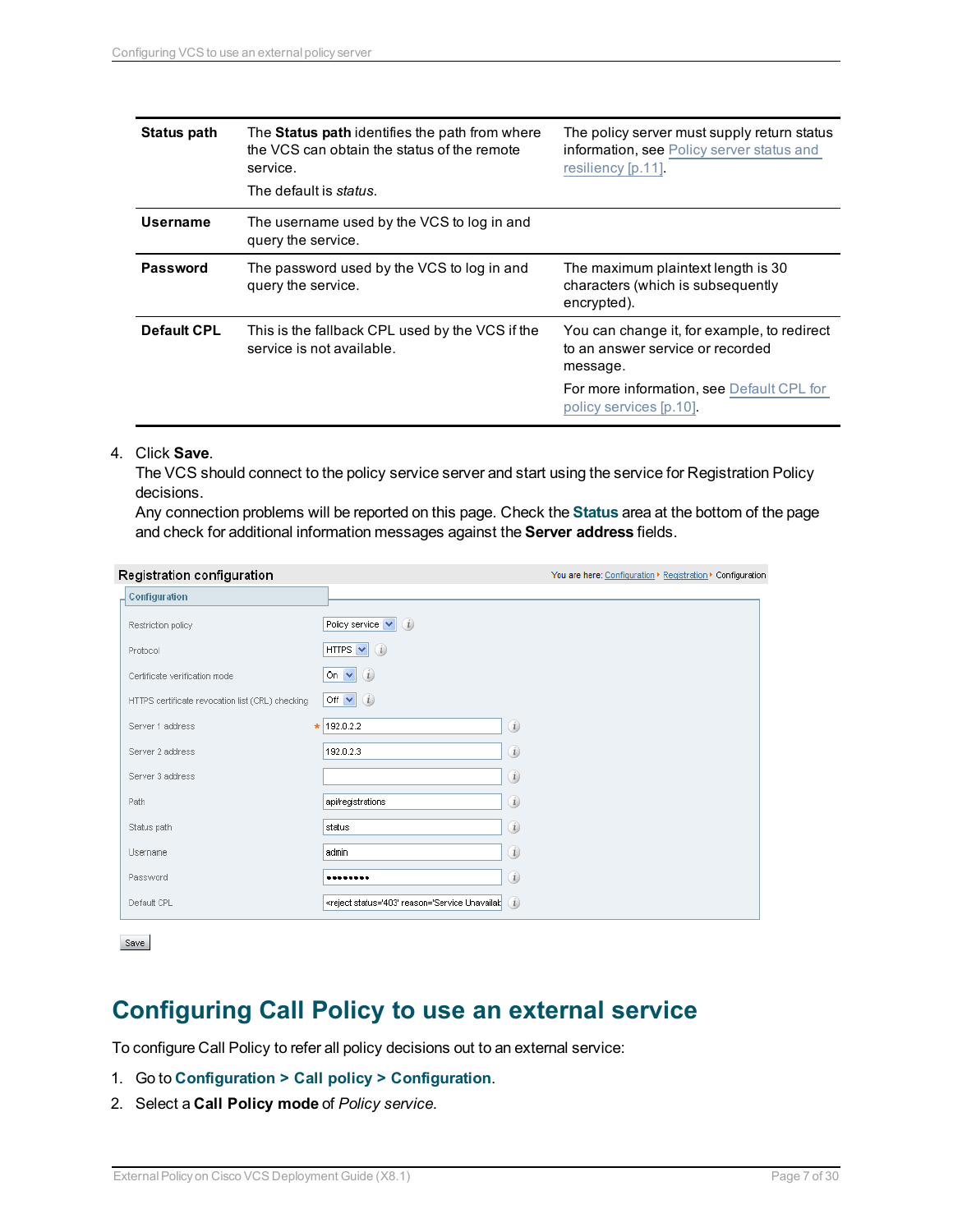- 3. Configure the server address and connection protocols in the same manner as for Registration Policy.
- 4. Click **Save**.

The VCS should connect to the policy service server and start using the service for Call Policy decisions. Any connection problems will be reported on this page. Check the **Status** area at the bottom of the page and check for additional information messages against the **Server address** fields.

### <span id="page-7-0"></span>**Configuring search rules to use an external service**

The configuration process to set up the VCS to use an external policy service for search rules (dial plan) is broken down into the following steps:

- **n** Configure the policy service to be used by search rules.
- **n** Configure the relevant search rules to direct a search to the policy service.

#### **Configuring a policy service to be used by search rules**

- 1. Go to **Configuration > Dial plan > Policy services**.
- 2. Click **New**.
- 3. Enter a **Name** and **Description** for the policy service.
- 4. Configure the server address and connection protocols in the same manner as for Registration Policy.
- 5. Click **Create policy service**.

| Create policy service                            | You are here: Configuration ▶ Dial plan ▶ Policy services ▶ Create policy service |
|--------------------------------------------------|-----------------------------------------------------------------------------------|
| <b>Configuration</b>                             |                                                                                   |
| Name<br>米                                        | (i)<br>Cisco TelePresence Conductor                                               |
| Description                                      | (i)<br>Use Conductor to manage ad-hoc conferences                                 |
| Protocol                                         | HTTPS $\vee$ ( <i>i</i> )                                                         |
| Certificate verification mode                    | On $\vee$ $(i)$                                                                   |
| HTTPS certificate revocation list (CRL) checking | Off $\vee$ ( <i>i</i> )                                                           |
| Server 1 address                                 | (i)<br>$*$ 192.0.2.0                                                              |
| Server 2 address                                 | (i)<br>192.0.2.1                                                                  |
| Server 3 address                                 | (i)                                                                               |
| Path                                             | (i)<br>api/conference_controller/conference/confere                               |
| Status path                                      | (i)<br>status                                                                     |
| Username                                         | (i)<br>admin                                                                      |
| Password                                         | (i)<br>                                                                           |
| Default CPL                                      | <reject status='504' reason='Policy Service Un: (1)</td>                          |

#### Create policy service | Cancel |

#### **Configuring a search rule to direct a search to the policy service**

- 1. Go to **Configuration > Dial plan > Search rules**.
- 2. Click **New**.
- 3. Configure the fields on the **Create search rule** page as appropriate for the searches you want to direct to the external policy server.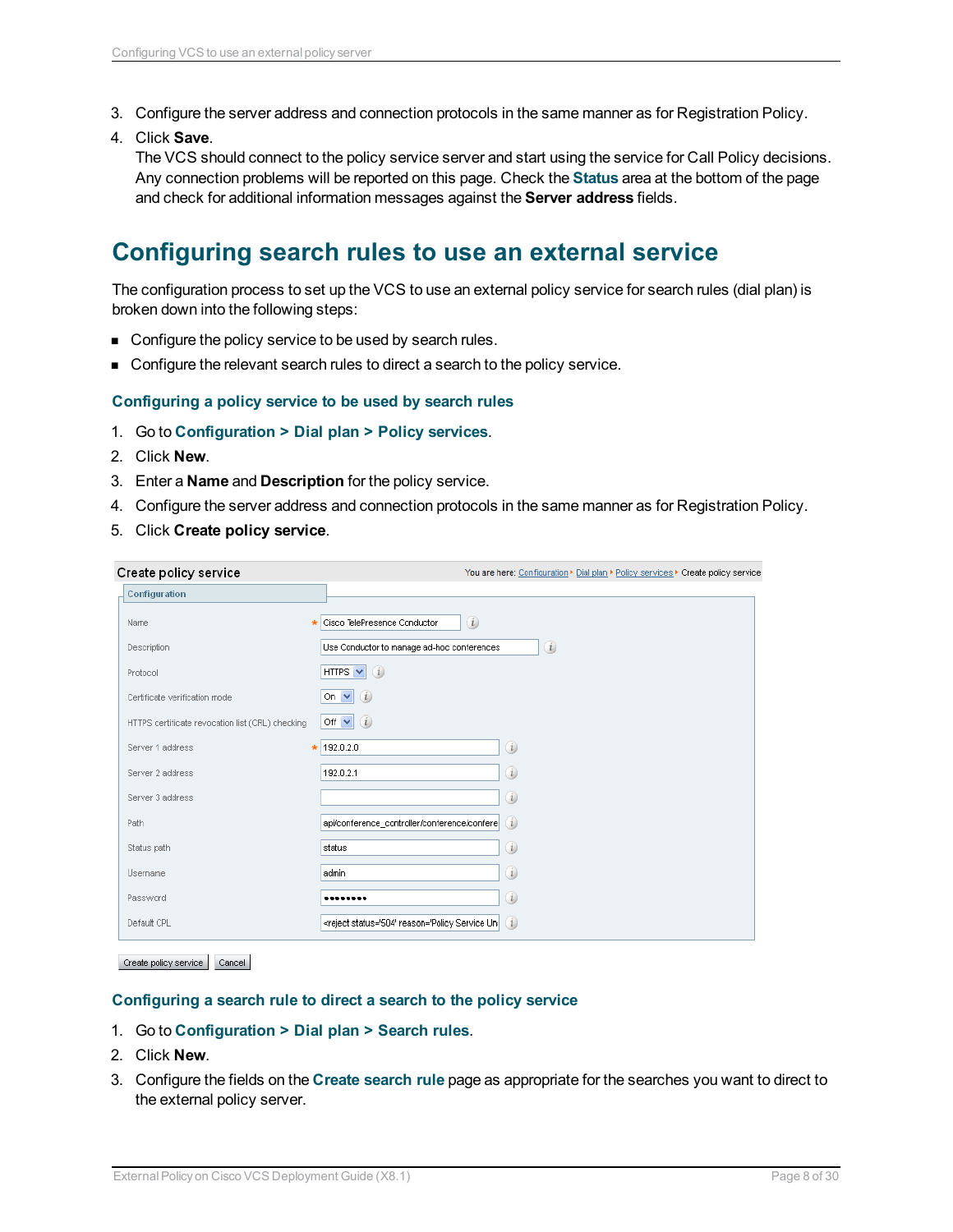| Rule name                               | A short name that describes the rule.                                                                                                                                                                                        |
|-----------------------------------------|------------------------------------------------------------------------------------------------------------------------------------------------------------------------------------------------------------------------------|
| <b>Description</b>                      | A free-form description of the rule.                                                                                                                                                                                         |
| Priority                                | As required, for example 10.                                                                                                                                                                                                 |
| Protocol                                | As required, for example Any.                                                                                                                                                                                                |
| <b>Source</b>                           | As required, for example Any.                                                                                                                                                                                                |
| <b>Request must be</b><br>authenticated | Configure this setting according to your authentication policy.                                                                                                                                                              |
| <b>Mode</b>                             | As required, for example Alias pattern match.                                                                                                                                                                                |
| <b>Pattern type</b>                     | As required, for example Regex.                                                                                                                                                                                              |
| <b>Pattern string</b>                   | As required, for example.*\.meet@example.com                                                                                                                                                                                 |
| <b>Pattern behavior</b>                 | As required, for example Leave.                                                                                                                                                                                              |
| On successful match                     | As required.<br>Note that if Stop is selected the VCS will not process any further search rules for<br>the original alias, but will restart the full call processing sequence if any new<br>aliases are returned in the CPL. |
| Target                                  | Select the policy service that was created in the previous step.                                                                                                                                                             |
| <b>State</b>                            | Enabled                                                                                                                                                                                                                      |

This example shows how to divert calls to aliases ending in .meet to the external policy server:

To divert all searches to the policy server you could set up 2 search rules that both target the policy service:

- <sup>l</sup> The first search rule with a **Mode** of *Any alias*.
- <sup>l</sup> The second search rule with a **Mode** of *Any IP address*.
- 4. Click **Create search rule**.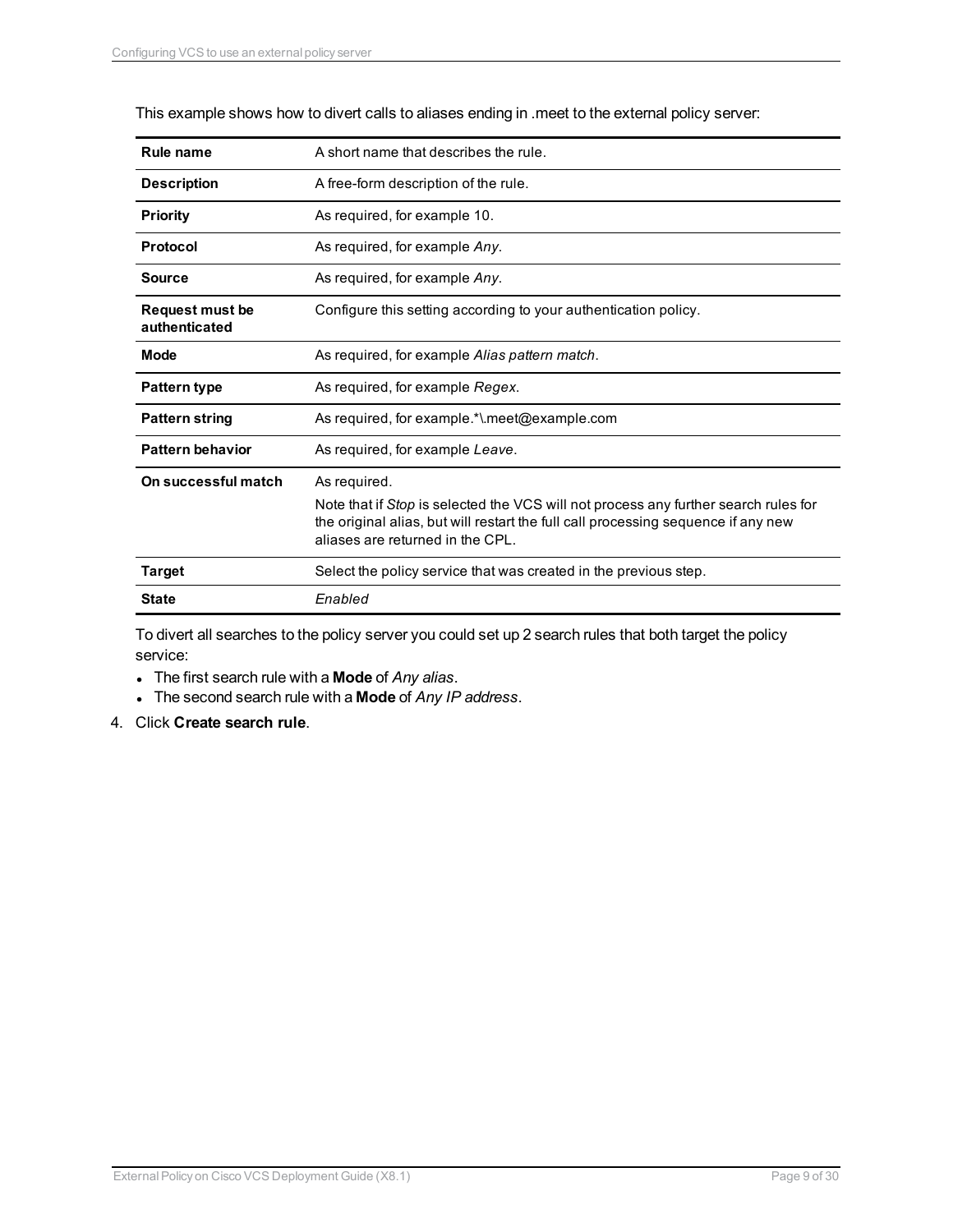| <b>Configuration</b>          |                                                  |
|-------------------------------|--------------------------------------------------|
| Rule name                     | (i)<br>To Cisco TelePresence Conductor           |
| Description                   | (i)<br>Calls the Conductor policy service        |
| Priority                      | (i)<br>10<br>$\frac{1}{2}$                       |
| Protocol                      | $\checkmark$<br>(i)<br>Any                       |
| Source                        | $\vee$ (i)<br>Any                                |
| Request must be authenticated | No $\vee$ ( <i>i</i> )                           |
| Mode                          | Alias pattern match $\vert \mathbf{v} \vert$ (i) |
| Pattern type                  | Regex $\mathbf{v}$ ( <i>i</i> )                  |
| Pattern string                | (i)<br>*\meet@example.com                        |
| Pattern behavior              | $\vee$ (i)<br>Leave                              |
| On successful match           | Continue $\vert \mathbf{v} \vert$ $(i)$          |
| Target                        | $\vee$ (i)<br>Cisco TelePresence Conductor       |
| State                         | (i)<br>Enabled V                                 |

```
Create search rule | Cancel
```
The VCS will direct all searches that match the specified pattern to the policy service server.

Your search rules must be configured in such a way that they will result in a match for the initial alias, and then either not match or not return a reject for any aliases to which the policy server has routed the call.

### <span id="page-9-0"></span>**Default CPL for policy services**

When configuring a policy service, you can specify the **Default CPL** that is used by the VCS if the service is not available.

The **Default CPL** for registrations and Call Policy defaults to:

<reject status='403' reason='Service Unavailable'/>

and this will reject the request.

The **Default CPL** for policy services used by search rules defaults to:

<reject status='504' reason='Policy Service Unavailable'/>

and this will stop the search via that particular search rule.

This default CPL mean that in the event of a loss of connectivity to the policy server, all call and registration requests will be rejected. If this is not your required behavior then you are recommended to specify alternative default CPL.

We recommend that you use unique reason values for each type of service, so that if calls or registrations are rejected it is clear why and which service is rejecting the request.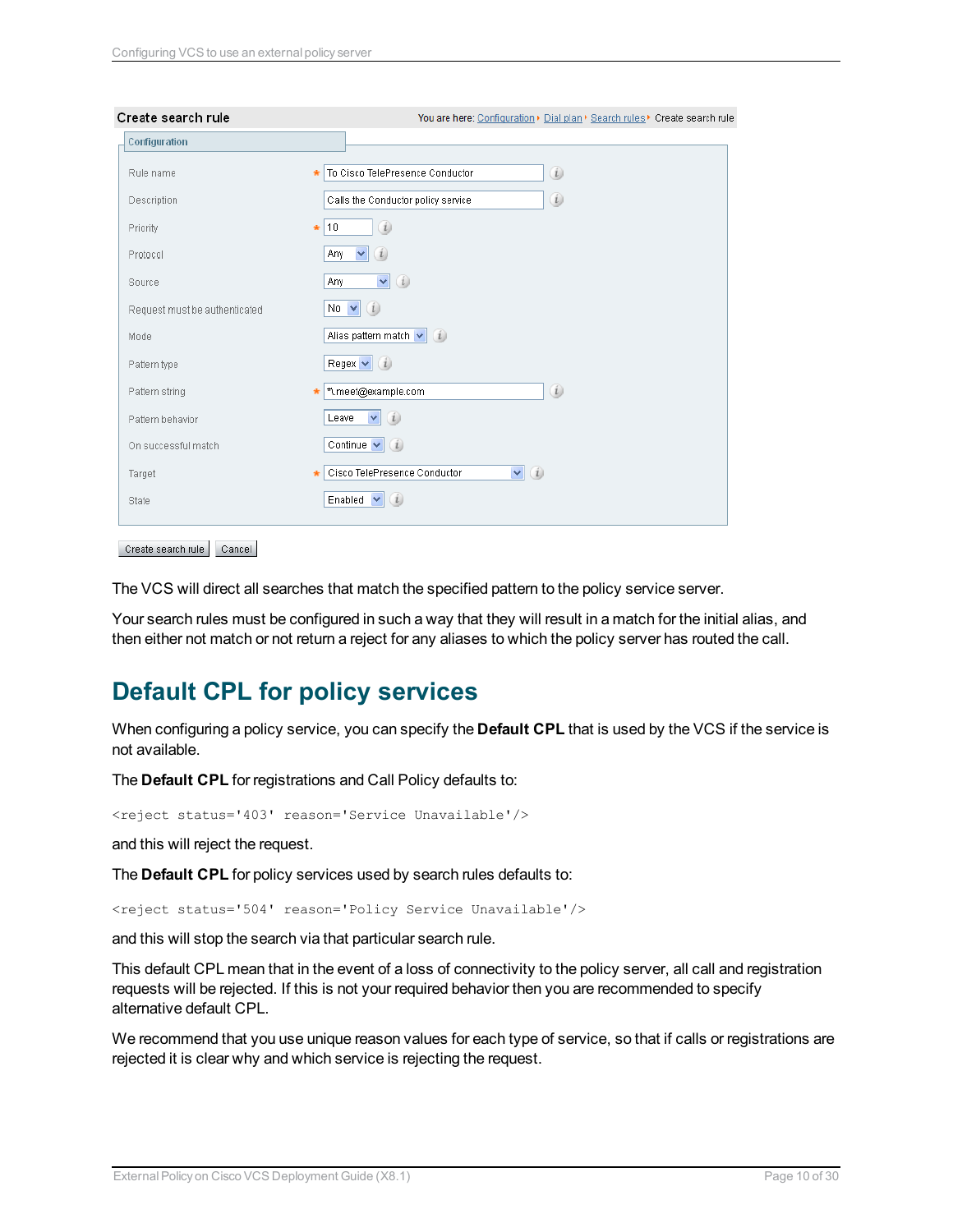## <span id="page-10-0"></span>**Policy server status and resiliency**

You must specify a **Status path** when configuring the VCS's connection to a policy server. It identifies the path from where the status of the remote service can be obtained. By default this is *status*.

Up to 3 different policy server addresses may be specified. The VCS polls each address on the specified path every 60 seconds to test the reachability of that address. The VCS accepts standard HTTP(S) response status codes. (Note that the developers of the policy service must ensure that this provides the appropriate status of the service.)

If a server does not respond to status requests, VCS will deem that server's status to be in a failed state and it will not be queried for policy service requests until it returns to an active state. Its availability will not be checked again until after the 60 second polling interval has elapsed.

When the VCS needs to make a policy service request, it attempts to contact the service via one of the configured server addresses. It will try each address in turn, starting with **Server 1 address**, and then if necessary - and if configured - via the **Server 2 address** and then the **Server 3 address**. The VCS only tries to use a server address if it is in an active state, based on its most recent status query.

The VCS has a non-configurable 30 seconds timeout value for each attempt it makes to contact a policy server. However, if the server is not reachable, the connection failure will occur almost instantaneously. (Note that the TCP connection timeout is usually 75 seconds. Therefore, in practice, a TCP connection timeout is unlikely to occur as either the connection will be instantly unreachable or the 30 second request timeout will occur first.)

The VCS uses the configured **Default CPL** if it fails to contact the policy service via any of the configured addresses.

Note that this method provides resiliency but not load balancing i.e. all requests will be sent to **Server 1 address**, providing that server address is functioning correctly.

#### <span id="page-10-1"></span>**Viewing policy server status via the VCS**

A summarized view of the status of the connection to each policy service can be viewed by going to the **Policy service status** page (**Status > Policy services**).

The set of policy services includes all of the services defined on the **Policy services** page (**Configuration > Dial plan > Policy services**), plus if a remote service has been selected for either Call Policy or for registration restriction policy it will also display a **Call Policy** or a **Registration restriction** service respectively.

The following information is displayed:

| <b>Field</b>  | <b>Description</b>                                                                                                                                                                                   |
|---------------|------------------------------------------------------------------------------------------------------------------------------------------------------------------------------------------------------|
| <b>Name</b>   | The name of the policy service.                                                                                                                                                                      |
|               | Clicking on a <b>Name</b> takes you to the configuration page for that service where you can change any of<br>the settings or see the details of any connection problems.                            |
| <b>URL</b>    | The address of the service. Note that each service can be configured with multiple server addresses for<br>resiliency. This field displays the server address currently selected for use by the VCS. |
| <b>Status</b> | The current status of the service based on the last attempt to poll that server.                                                                                                                     |
| Last<br>used  | Indicates when the service was last requested by the VCS.                                                                                                                                            |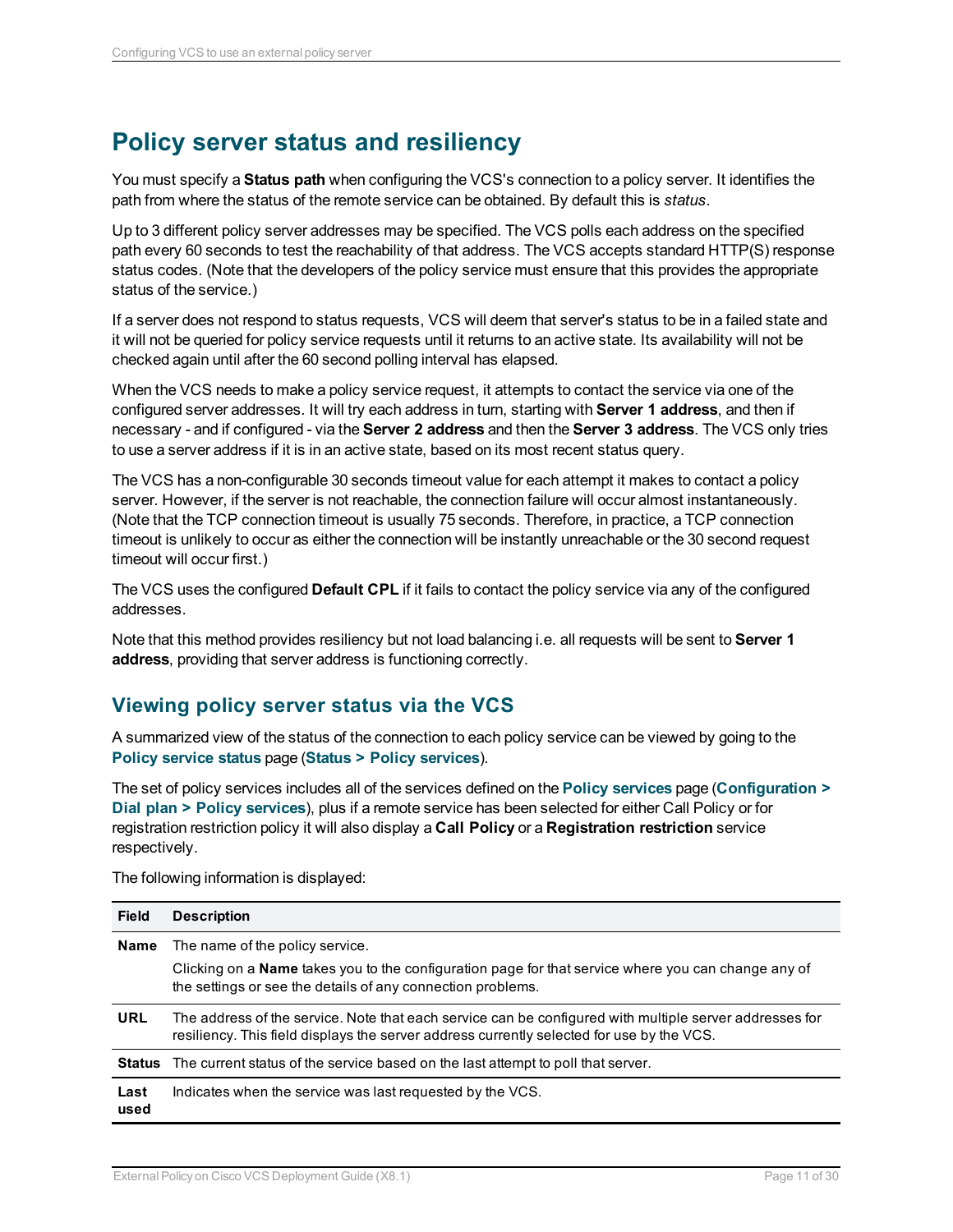## <span id="page-11-0"></span>**External policy request parameters**

When the VCS uses a policy service it sends information about the call or registration request to the service in a POST message using a set of name-value pair parameters. The service can then make decisions based upon these parameters combined with its own policy decision logic and supporting data (for example lists of aliases that are allowed to register or make and receive calls, via external data lookups such as an LDAP database or other information sources).

The service response must be a 200 OK message with CPL contained in the body.

The following table lists the possible parameters contained within a request and indicates with a  $\checkmark$  in which request types that parameter is included. It also indicates, where relevant, the range of accepted values.

| <b>Parameter name</b>      | <b>Values</b>                                                                  | <b>Registration</b><br><b>Policy</b> | <b>Search</b><br>rules | Call<br><b>Policy</b> | <b>User</b><br><b>Policy</b> |
|----------------------------|--------------------------------------------------------------------------------|--------------------------------------|------------------------|-----------------------|------------------------------|
| <b>ALIAS</b>               |                                                                                | ✓                                    |                        |                       |                              |
| ALLOW_INTERWORKING         | TRUE / FALSE                                                                   |                                      | $\checkmark$           | $\checkmark$          | ✓                            |
| <b>AUTHENTICATED</b>       | TRUE / FALSE                                                                   | $\checkmark$                         | $\checkmark$           | $\checkmark$          | $\checkmark$                 |
| AUTHENTICATED_SOURCE_ALIAS |                                                                                |                                      | ✓                      | $\checkmark$          | ✓                            |
| AUTHENTICATION_USER_NAME   |                                                                                |                                      | ✓                      | $\checkmark$          | ✓                            |
| CLUSTER NAME               |                                                                                | ✓                                    | $\checkmark$           | $\checkmark$          | $\checkmark$                 |
| DESTINATION_ALIAS          |                                                                                |                                      | $\checkmark$           | $\checkmark$          | $\checkmark$                 |
| DESTINATION ALIAS PARAMS   |                                                                                |                                      | $\checkmark$           | $\checkmark$          | ✓                            |
| GLOBAL_CALL-SERIAL_NUMBER  | <b>GUID</b>                                                                    |                                      | $\checkmark$           | $\checkmark$          | ✓                            |
| LOCAL_CALL_SERIAL_NUMBER   | <b>GUID</b>                                                                    |                                      | $\checkmark$           | $\checkmark$          | $\checkmark$                 |
| <b>METHOD</b>              | INVITE / ARQ / LRQ /<br>OPTIONS / SETUP /<br>REGISTER /<br>SUBSCRIBE / PUBLISH | ✓                                    | ✓                      | $\checkmark$          | $\checkmark$                 |
| NETWORK TYPE               | IPV4 / IPV6                                                                    |                                      | $\checkmark$           | $\checkmark$          | ✓                            |
| POLICY_TYPE                | <b>REGISTRATION /</b><br>SEARCH / ADMIN /<br><b>USER</b>                       | ✓                                    | $\checkmark$           | $\checkmark$          | $\checkmark$                 |
| <b>PROTOCOL</b>            | <b>SIP/H323</b>                                                                | $\checkmark$                         | $\checkmark$           | $\checkmark$          | $\checkmark$                 |
| REGISTERED_ALIAS           |                                                                                |                                      | ✓                      | $\checkmark$          | ✓                            |
| SOURCE_ADDRESS             |                                                                                | ✓                                    | ✓                      | $\checkmark$          | ✓                            |
| SOURCE IP                  |                                                                                | $\checkmark$                         | $\checkmark$           | $\checkmark$          | $\checkmark$                 |
| SOURCE PORT                |                                                                                | ✓                                    | ✓                      | ✓                     | ✓                            |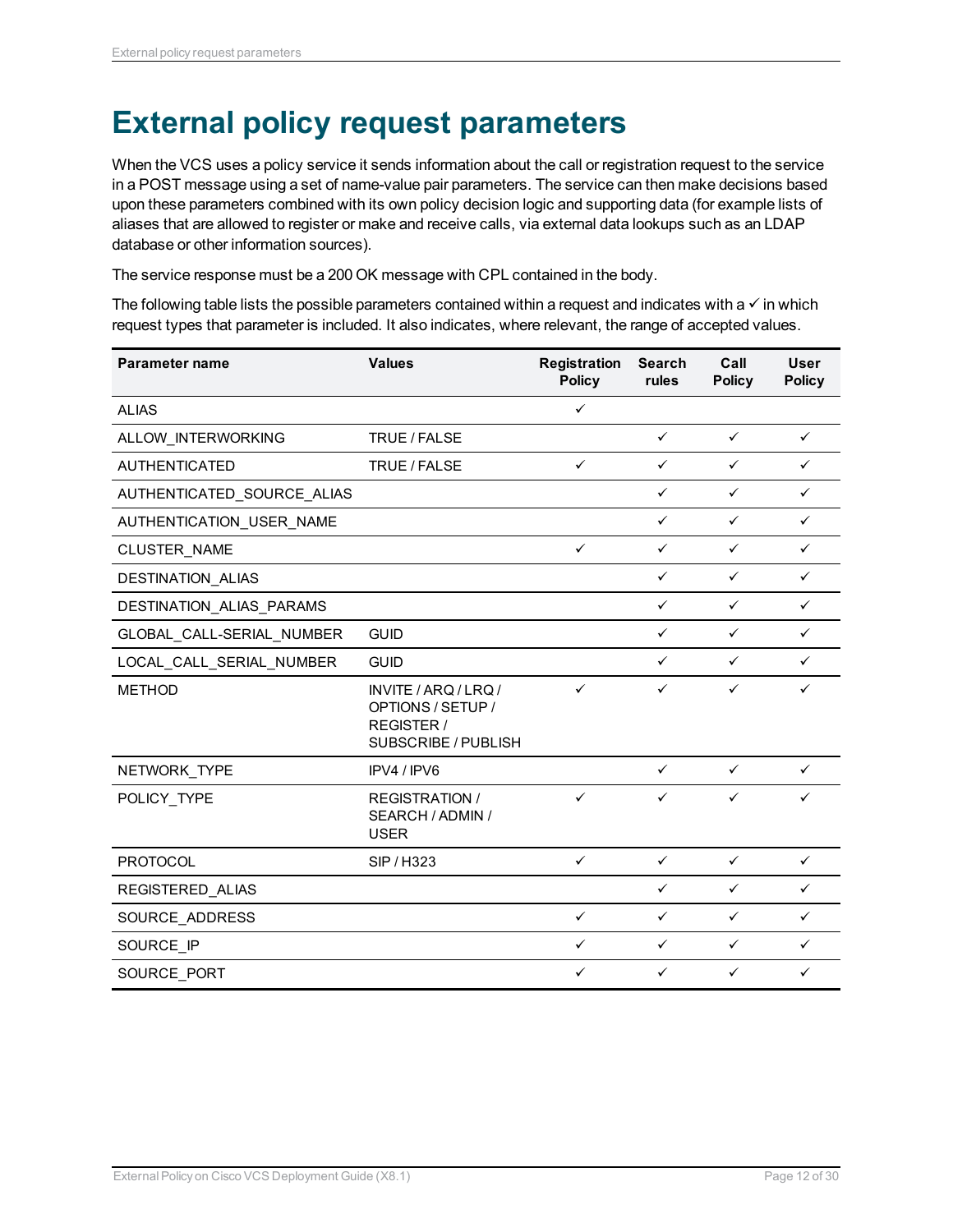| Parameter name                         | <b>Values</b>                                                                                                                | <b>Registration</b><br><b>Policy</b> | <b>Search</b><br>rules | Call<br><b>Policy</b> | <b>User</b><br><b>Policy</b> |
|----------------------------------------|------------------------------------------------------------------------------------------------------------------------------|--------------------------------------|------------------------|-----------------------|------------------------------|
| TRAVERSAL TYPE                         | TYPE [UNDEF /<br>ASSENTSERVER /<br>ASSENTCLIENT /<br>H460SERVER /<br>H460CLIENT/<br><b>TURNSERVER /</b><br>TURNCLIENT / ICE] |                                      | ✓                      |                       |                              |
| UNAUTHENTICATED SOURCE<br><b>ALIAS</b> |                                                                                                                              |                                      | ✓                      | ✓                     | ✓                            |
| <b>UTCTIME</b>                         |                                                                                                                              | ✓                                    | ✓                      | ✓                     | ✓                            |
| ZONE NAME                              |                                                                                                                              |                                      | ✓                      | ✓                     |                              |

Appendix 2: CPL snippet [examples](#page-23-0) [p.24] contains some examples of the types of CPL that the policy server could use in its response.

#### **Cryptography support**

External policy servers should support TLS and AES-256/AES-128/3DES-168.

SHA-1 is required for MAC and Diffie-Hellman / Elliptic Curve Diffie-Hellman key exchange; the VCS does not support MD5.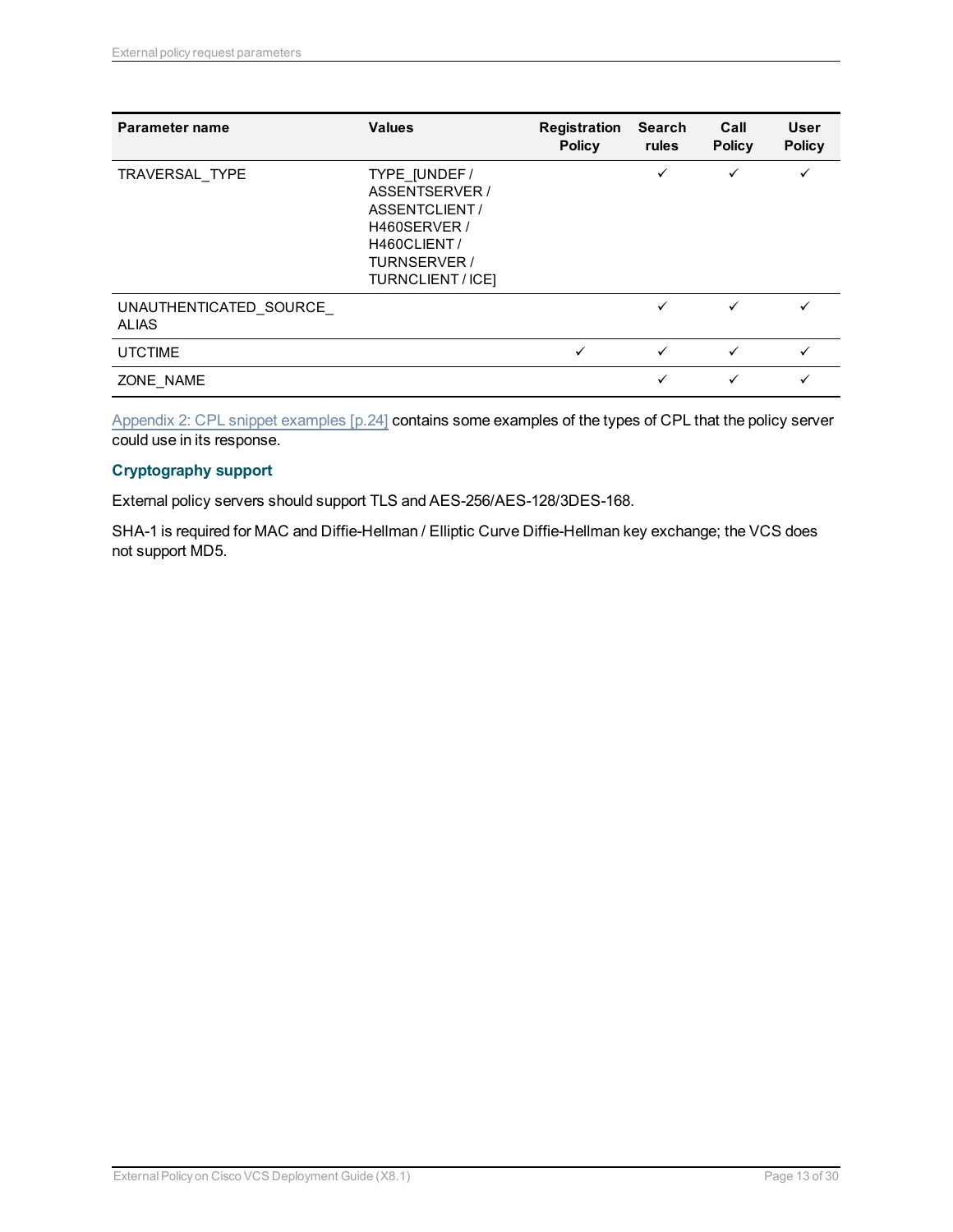## <span id="page-13-0"></span>**Appendix 1: Design examples**

## <span id="page-13-1"></span>**Call Policy design examples**

This section provides some flowchart examples of how a policy service could implement policy rules.

The examples refer to types of CPL such as "Allow CPL" or "Reject CPL" that would be returned by the policy service (see Appendix 2: CPL snippet [examples](#page-23-0) [p.24] for examples of the actual CPL that could be returned).

### <span id="page-13-2"></span>**Using a policy service to allow or deny calls**

#### **Destination alias allowlist**

In this example the network administrator wants to allow only calls to approved destination aliases.

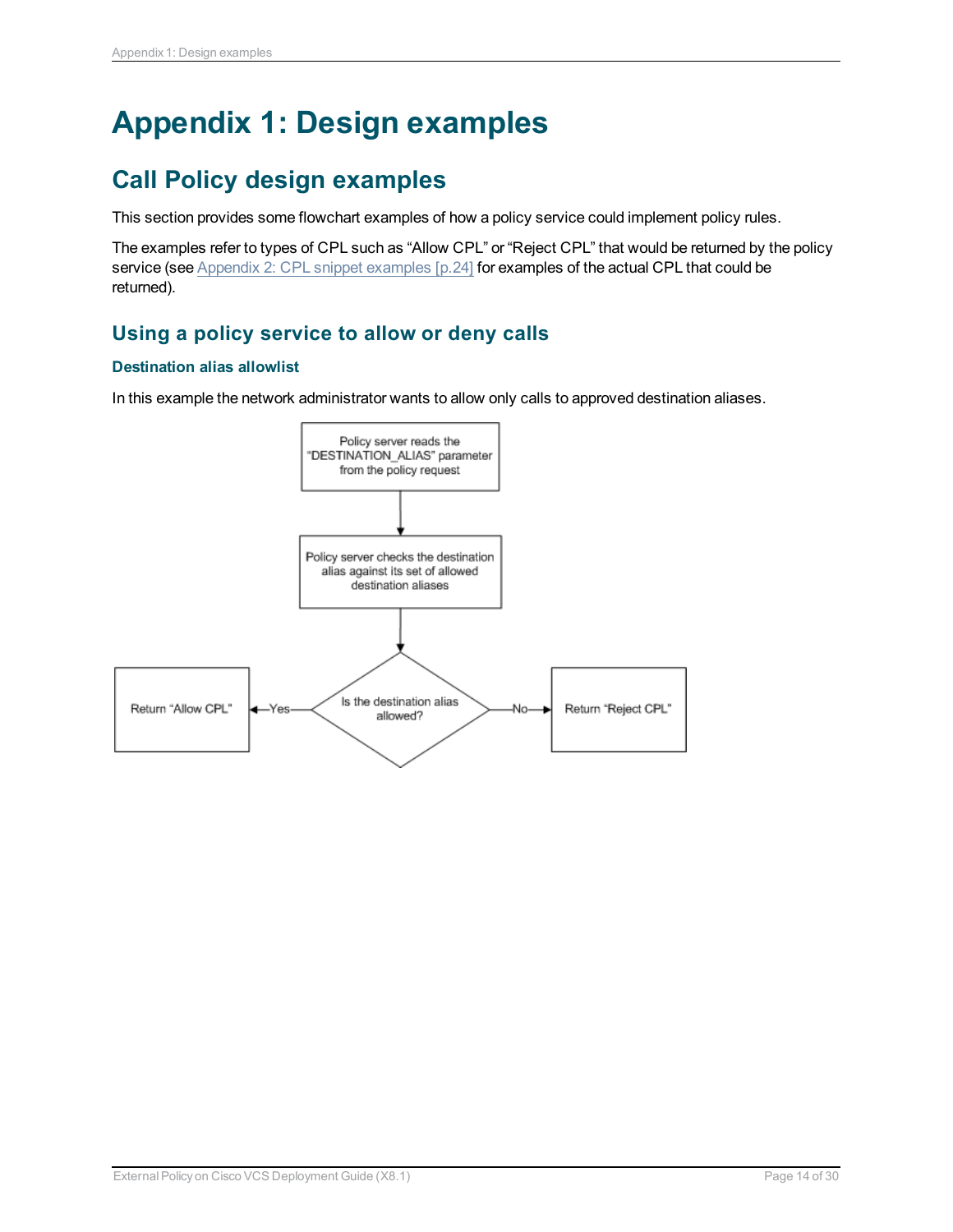#### **Allowlist of a subset of calls**

In this example the network administrator wants to filter calls starting with the prefix "7980", all other calls should be allowed. In this case it is necessary to include an implicit allow rule for most dialed aliases and to only filter destination aliases that match a prefix.

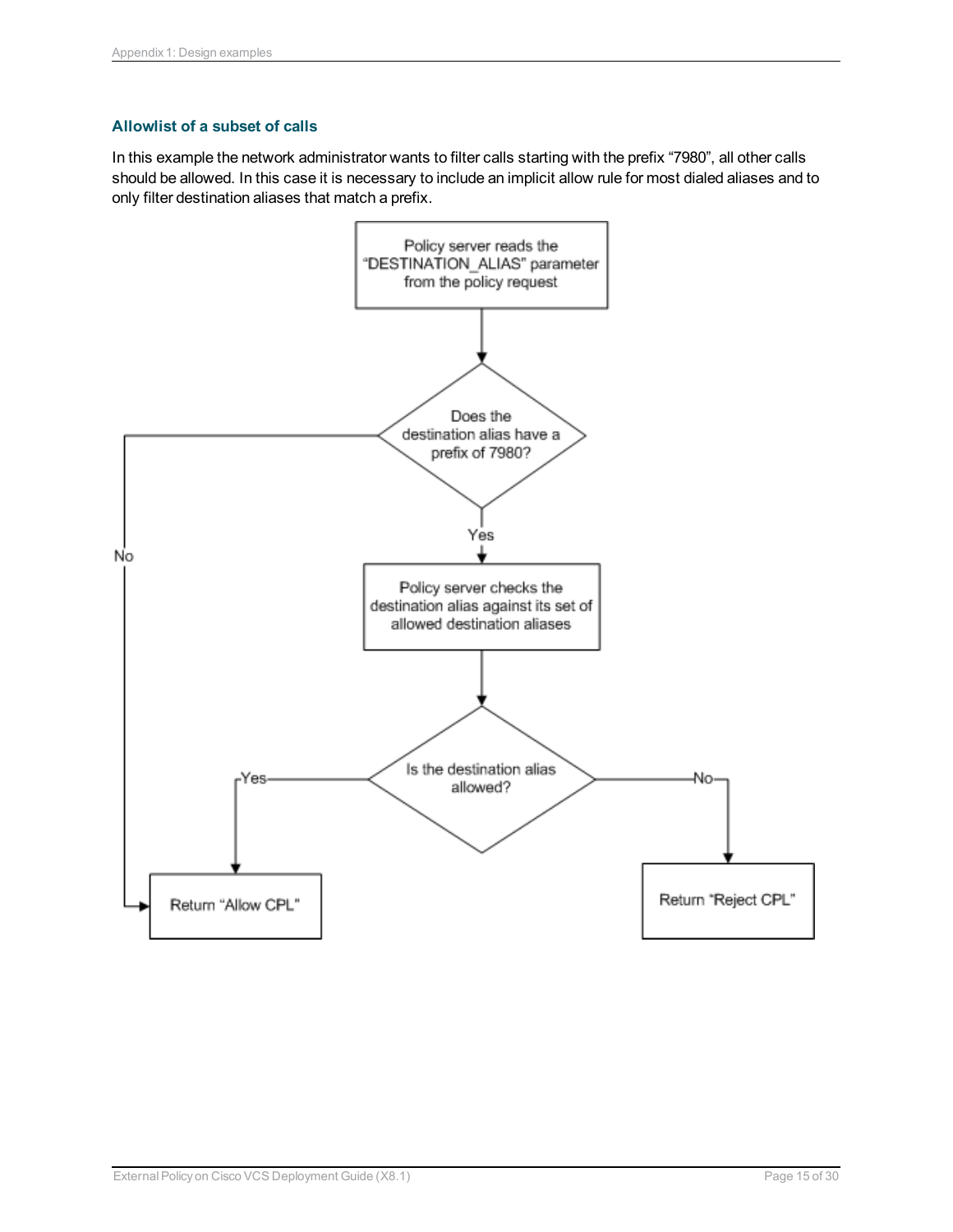#### **Allowlisting calls based on user privileges**

In this example an administrator wants to limit each user's ability to dial out on to the PSTN according to their privilege (determined by their source alias). This example assumes that users dial out onto the PSTN by prefixing their dialed number with a "9".



#### **Intra-group calling**

In this example the policy server is managing the video network for multiple companies. It only allows each company to call other endpoints in their company. It does this by setting up groups of aliases per company; each group contains only aliases that belong to the same company.

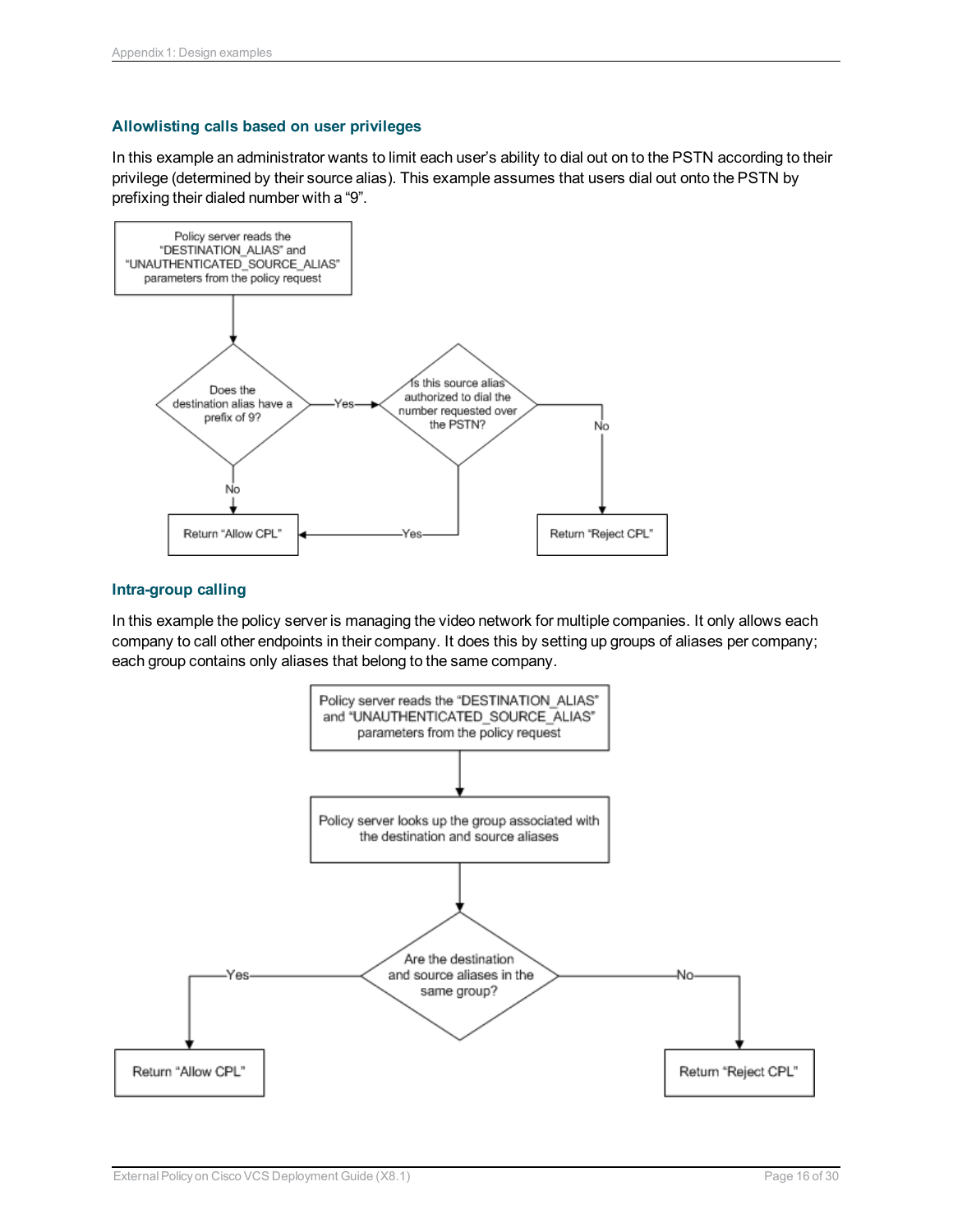#### <span id="page-16-0"></span>**Using a policy service to route calls**

When using external policy servers to control call routing, the CPL returned to the VCS by the policy server could change the destination alias of the call or add extra destinations. In these cases, the VCS will make another request to the policy server for the new or modified destination aliases.

This may be a desirable feature in some scenarios, but often in order to save resources it will not be desirable for the policy server to fully process calls it has already routed, especially in the case of routing and forking where loops or excessive forking could occur.

To assist in managing these scenarios, the "GLOBAL\_CALL\_SERIAL\_NUMBER" can be used to identify calls that the policy server has already processed. This value is unique per call, across all VCSs.

#### **Round-robin routing to a member of a group**

In this example an administrator wants to route calls to the member of a group who has least recently received a call. This requires an alias which represents members of a group and a list of the members within that group. The administrator still wants to retain the ability for users to call other users directly.

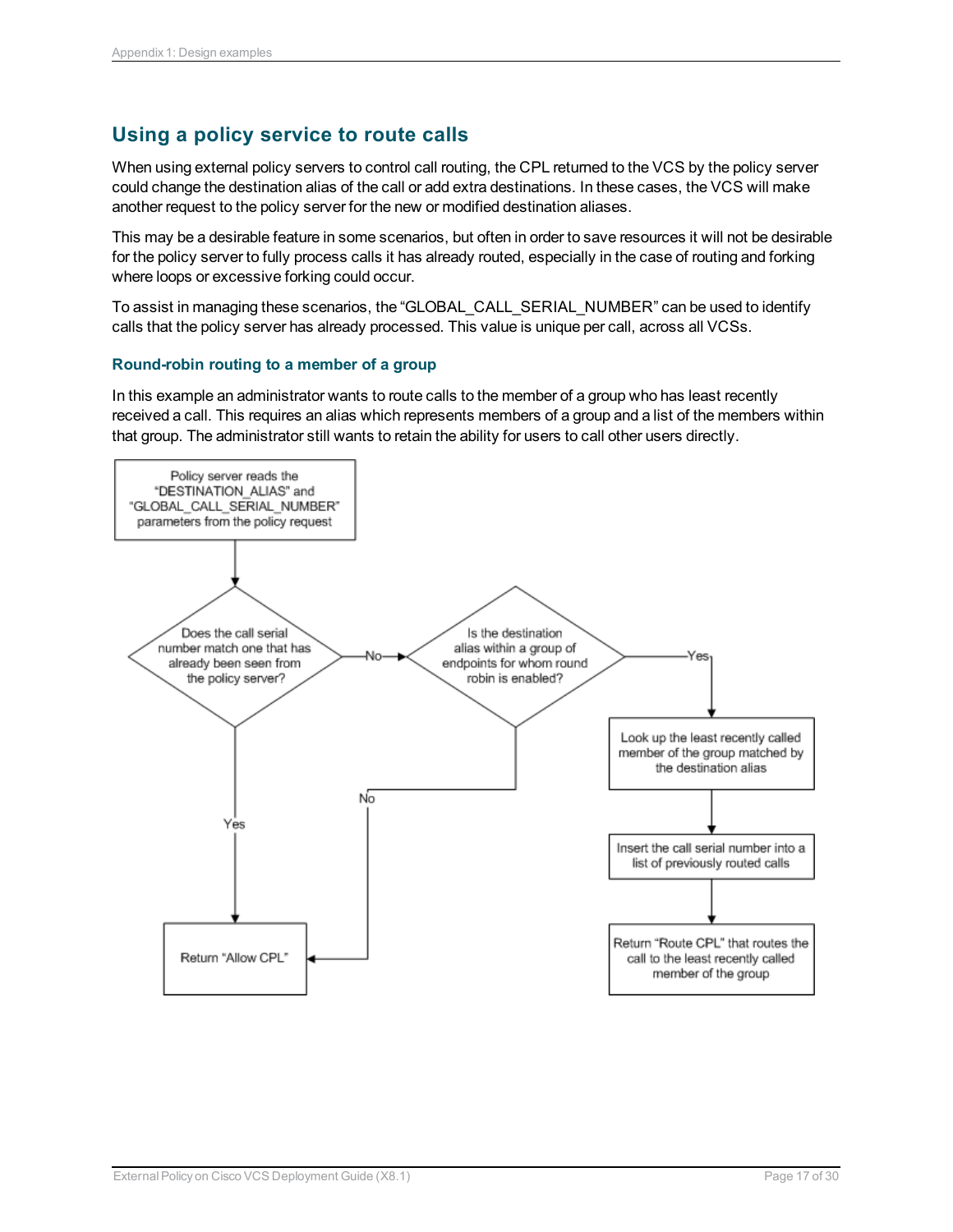#### **Forking calls based on time of day**

In this example an administrator wants to enable a "night mode" whereby if a phone call arrives after 8:00PM and before 6:00AM the call is routed to multiple endpoints to increase the chance of someone picking up the call.

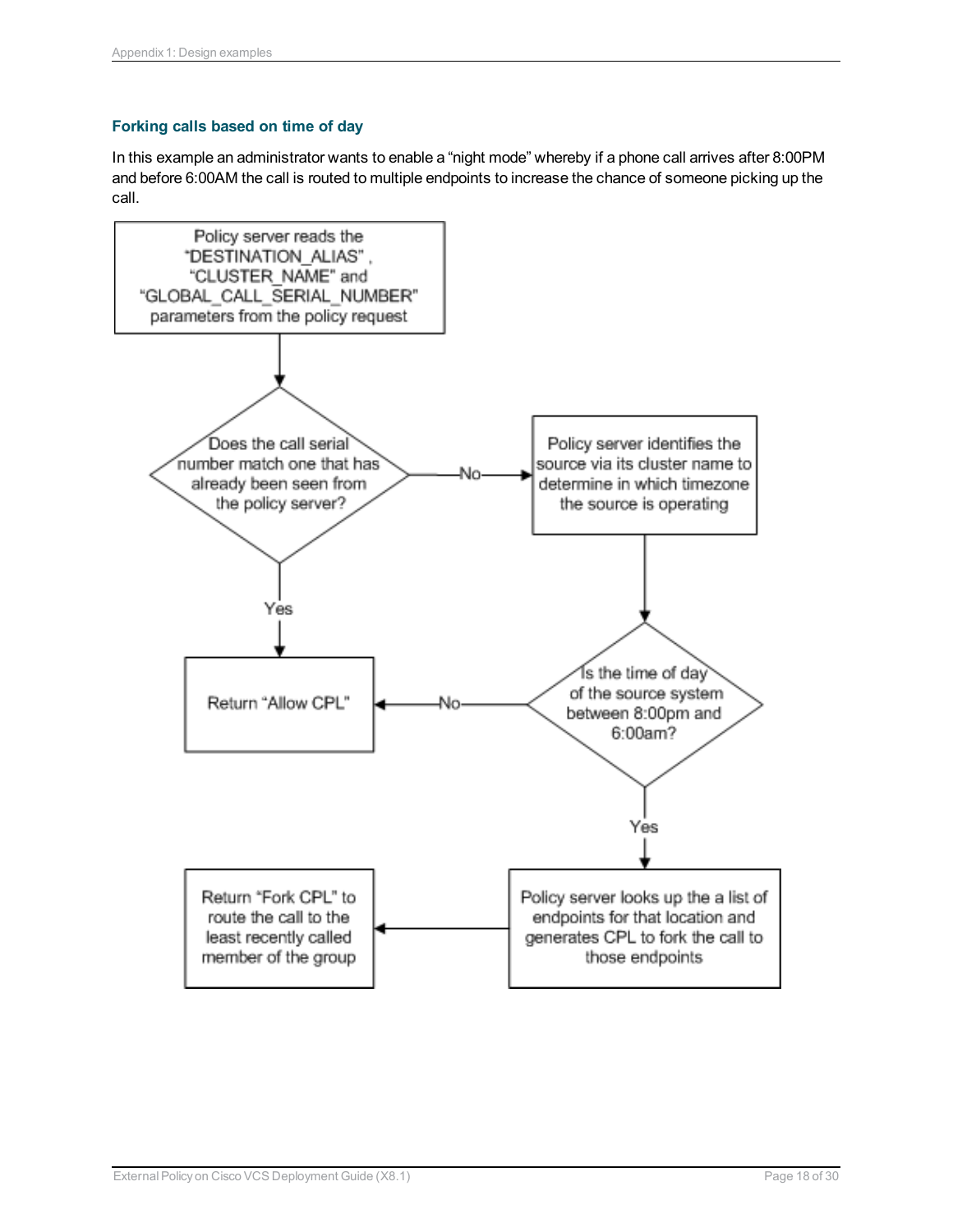#### **Routing calls conditionally with failovers**

In this example an administrator wants to route a call to two different users dependent on time of day with a failover to the other user if the first fails to answer.

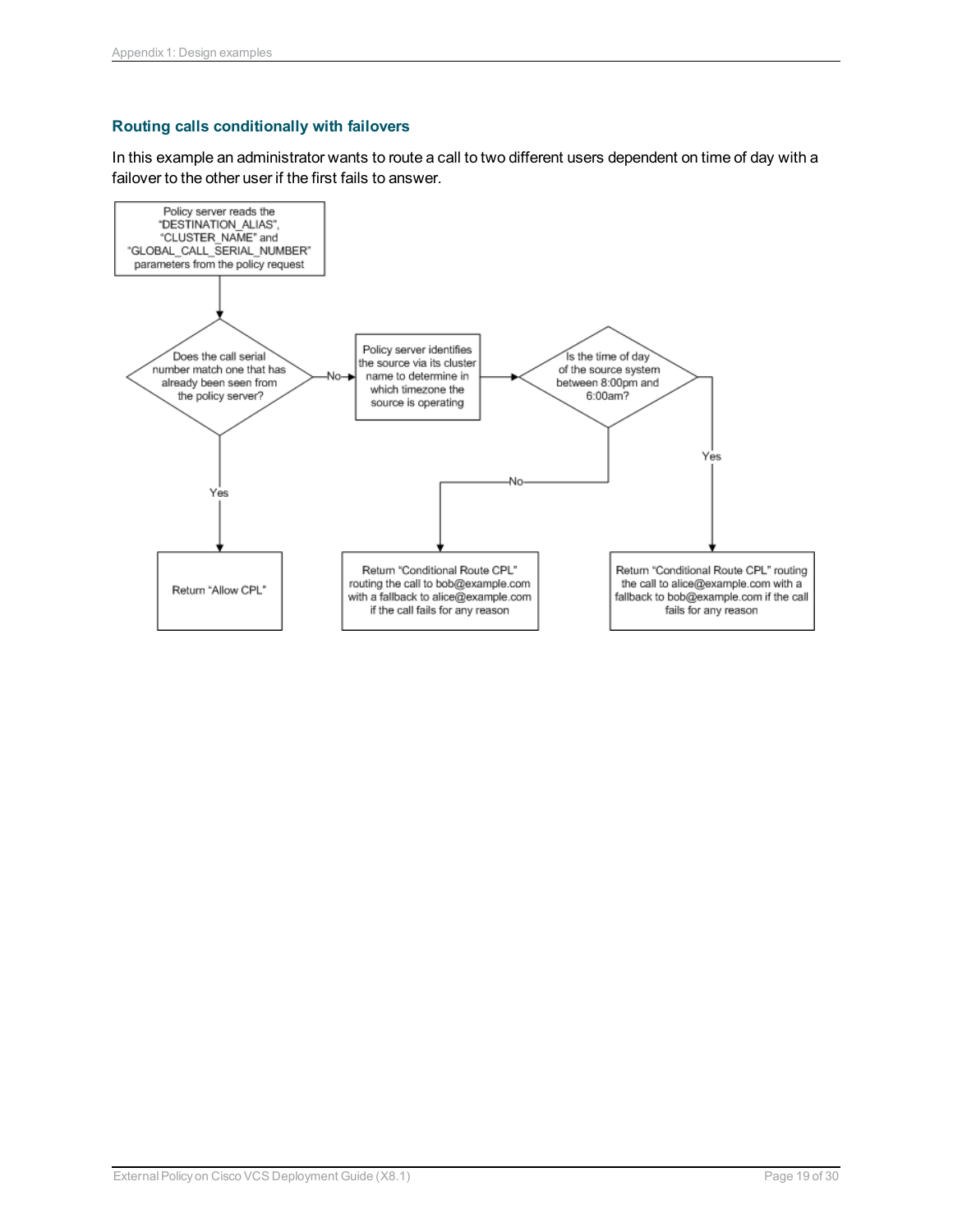### <span id="page-19-0"></span>**Using a policy service to implement FindMe (User Policy)**

In this example the destination alias is checked to see if it is a FindMe ID. If so, the server looks up the aliases associated with that FindMe and forks the call to those aliases.

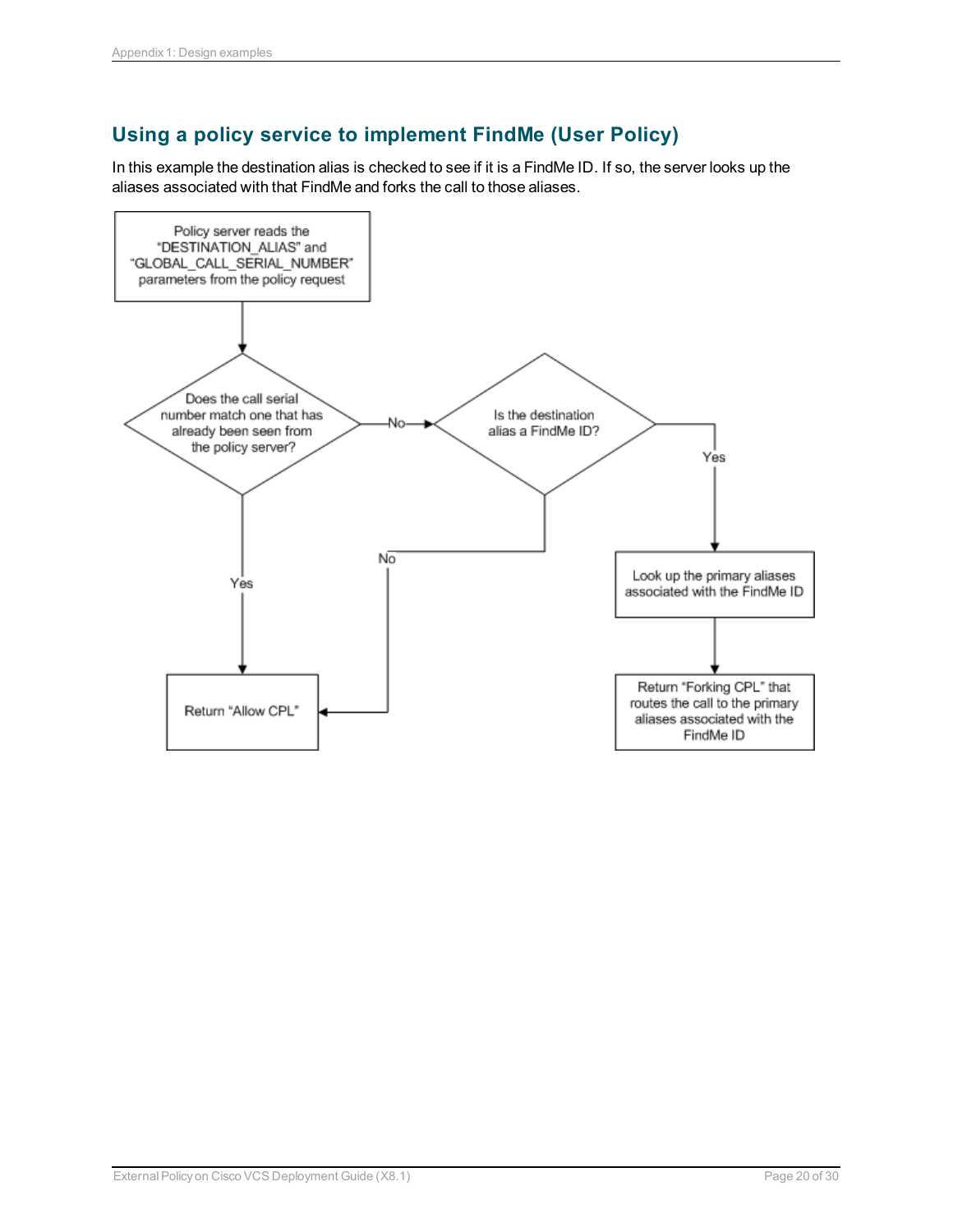## <span id="page-20-0"></span>**Search rule design examples**

Policy services used by search rules are similar to Call Policy services; however they allow you to use VCS search rules to filter which calls are directed to the policy services.

#### <span id="page-20-1"></span>**Round-robin routing to a member of a group**

In this example an administrator wants to route calls to the member of a group who has least recently received a call. This requires an alias which represents members of a group and a list of the members within that group. The administrator still wants to retain the ability for users to call other users directly.

In this case the search rule is configured to match only aliases for which round robin groups on the external policy server are present.



#### <span id="page-20-2"></span>**Forwarding calls to other members of a group in a round-robin style**

In this example calls to a member of a team who is currently unavailable to take calls (for example they are on leave or in a location without video), are redirected to another member of the team.

It requires the external policy server to know who is unavailable and who the other team members are.

In this case a search rule is configured to match the range of destination aliases for which the administrator may want to redirect calls.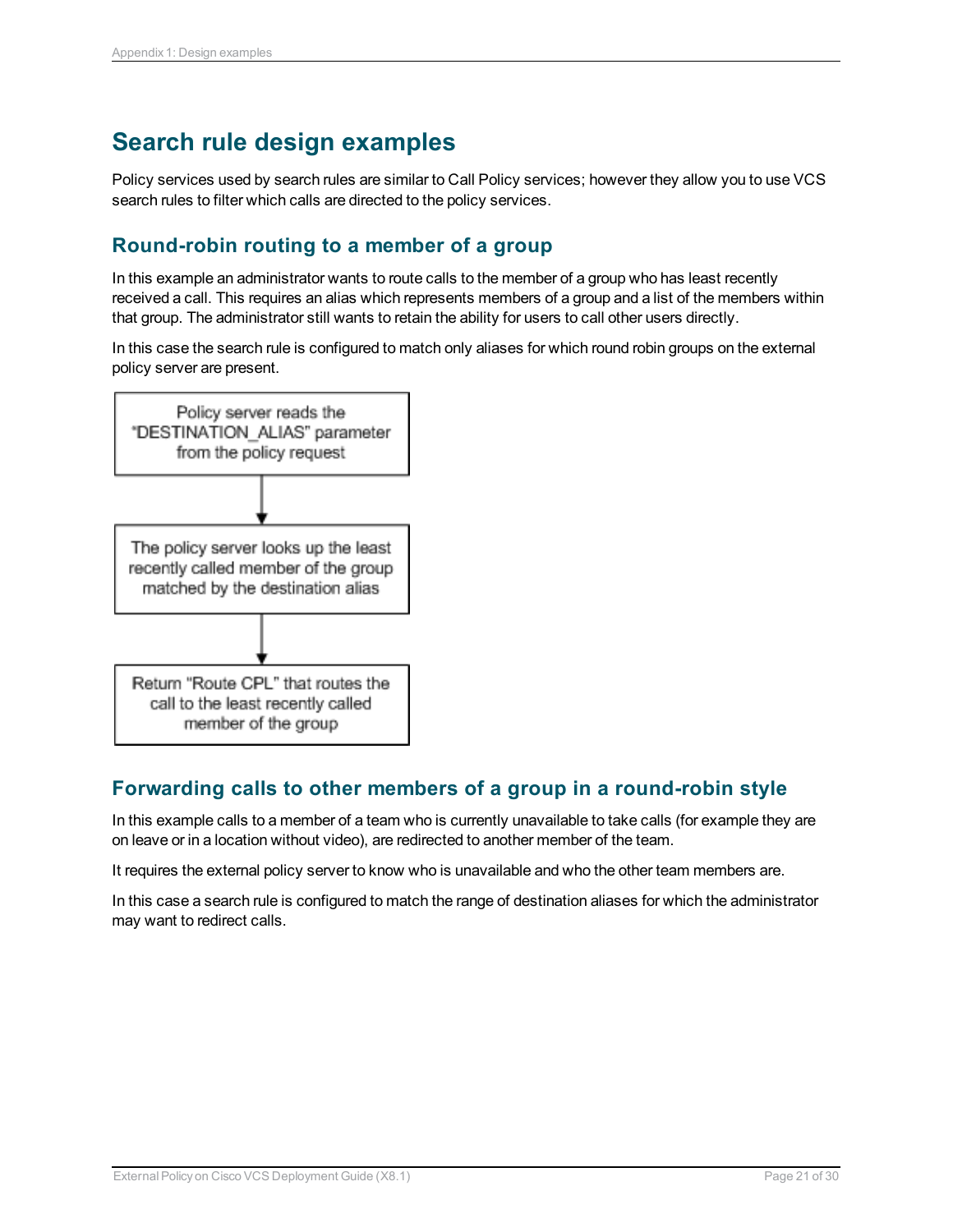

The search rule that routes the redirected call specified by the policy server must be at a lower priority than that of the policy service check search rule.

- <sup>n</sup> When the VCS receives a "Route CPL" message from the external policy service it stops its current search and starts a fresh search with the new location (destination).
- <sup>n</sup> When the VCS receives a reject message from a policy service configured in the search rules it fails this search rule but then continues the search and works through the lower priority search rules.

## <span id="page-21-0"></span>**Registration Policy design examples**

#### <span id="page-21-1"></span>**Allowing or denying registrations based on protocol**

In this example an administrator wants the VCS to accept only SIP registrations but to be capable of routing H.323 calls (both SIP and H.323 must be enabled on the VCS).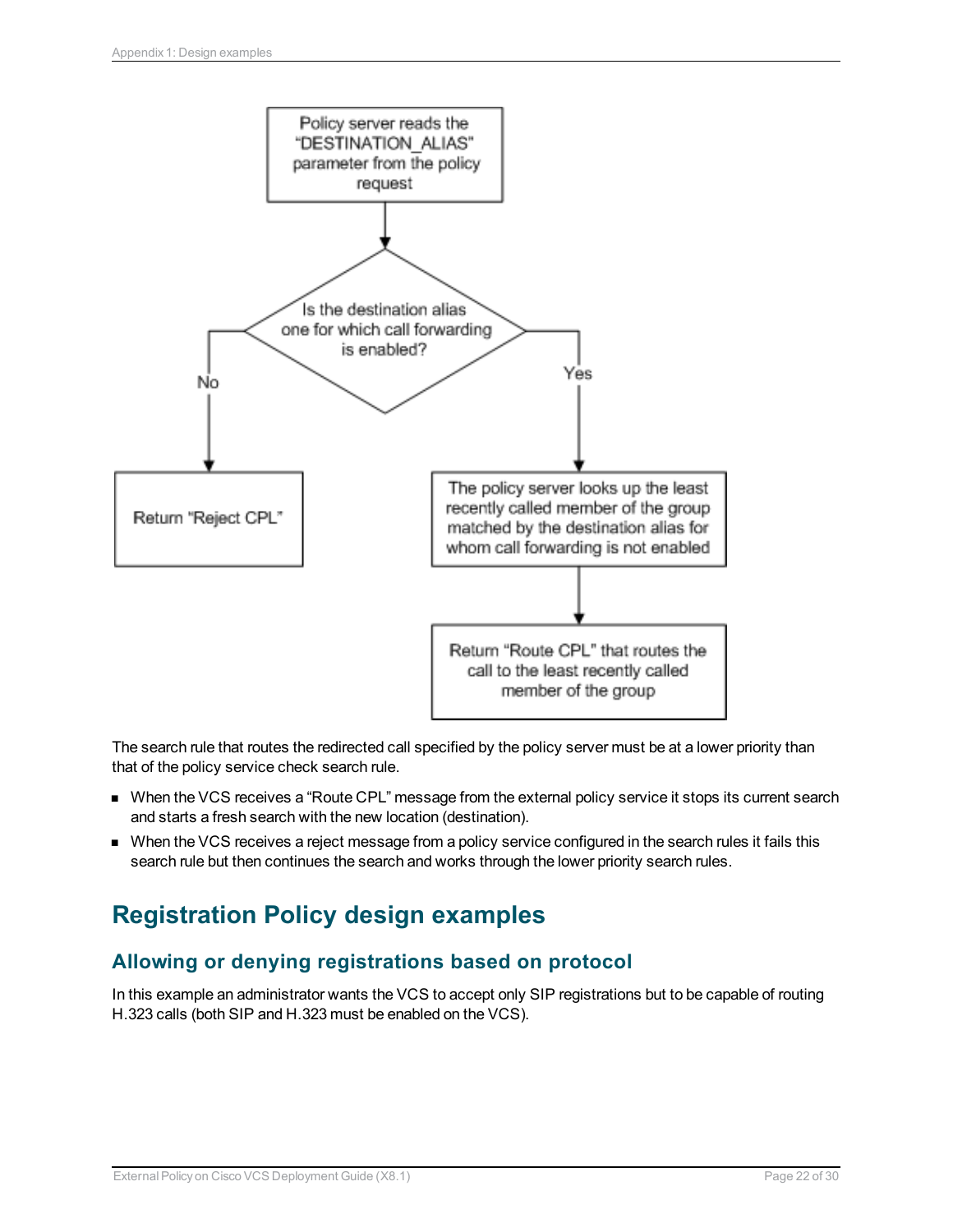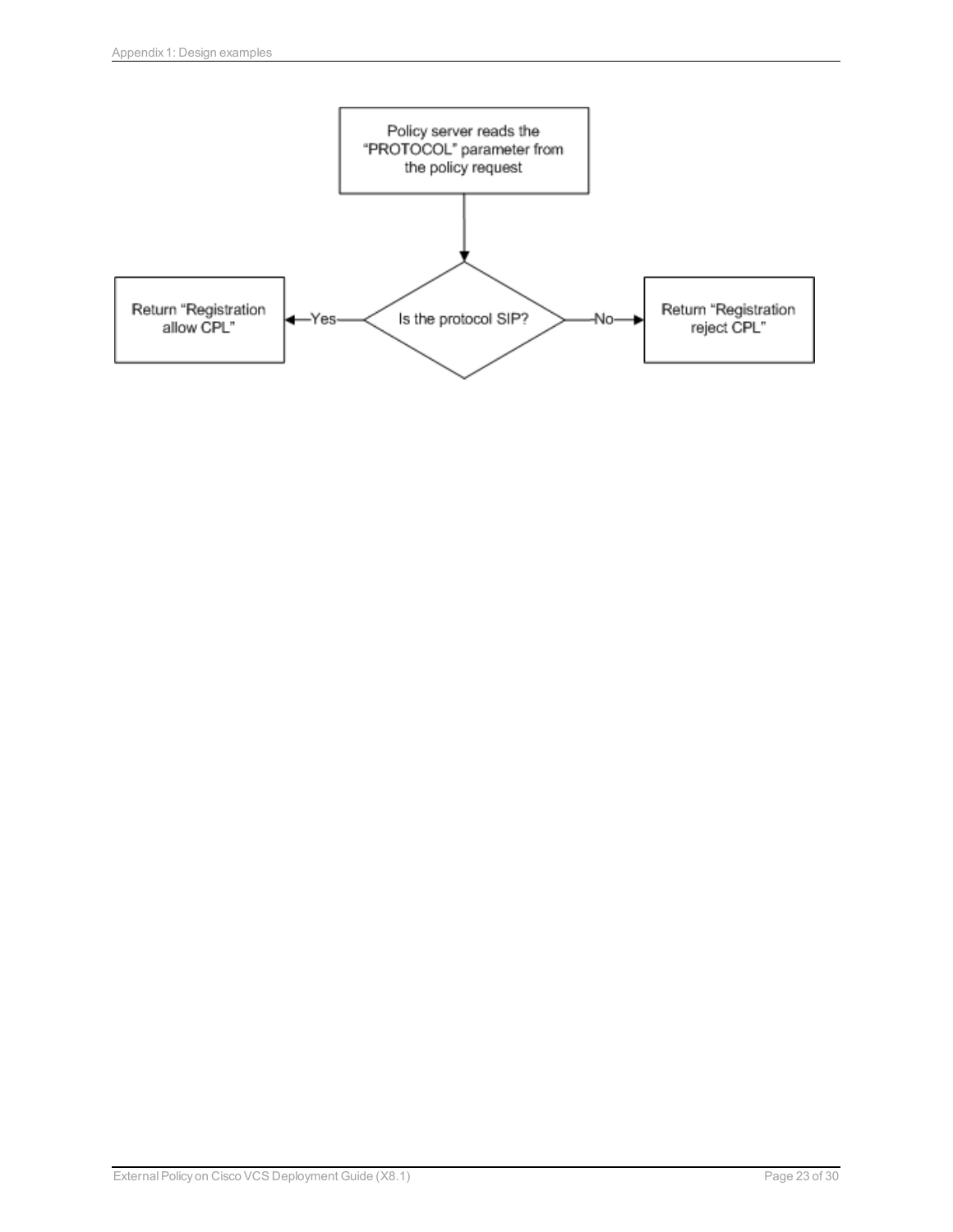## <span id="page-23-0"></span>**Appendix 2: CPL snippet examples**

This section contains examples of CPL snippets that can be returned by an external policy service to the VCS.

## <span id="page-23-1"></span>**CPL snippets for call processing**

#### <span id="page-23-2"></span>**Allow CPL**

This CPL can be used to allow a call to proceed:

```
<cpl xmlns="urn:ietf:params:xml:ns:cpl"
  xmlns:taa="http://www.tandberg.net/cpl-extensions"
  xmlns:xsi="http://www.w3.org/2001/XMLSchema-instance"
  xsi:schemaLocation="urn:ietf:params:xml:ns:cpl cpl.xsd">
  <taa:routed>
    <!-- Route call but clear after 30 seconds if no answer -->
      <proxy timeout="30"/>
  </taa:routed>
\langle / cpl >
```
### <span id="page-23-3"></span>**Reject CPL**

This CPL can be used to reject a call and supply a reject reason:

```
<cpl xmlns="urn:ietf:params:xml:ns:cpl"
  xmlns:taa="http://www.tandberg.net/cpl-extensions"
  xmlns:xsi="http://www.w3.org/2001/XMLSchema-instance"
  xsi:schemaLocation="urn:ietf:params:xml:ns:cpl cpl.xsd">
  <taa:routed>
   <!-- Reject call with reason 403 (SIP Forbidden Code) and message-->
    <reject status="403" reason="Alias not in allowed list"/>
  </taa:routed>
\langle cpl>
```
#### <span id="page-23-4"></span>**Route CPL**

This CPL can be used to unconditionally redirect a call:

```
<cpl xmlns="urn:ietf:params:xml:ns:cpl"
  xmlns:taa="http://www.tandberg.net/cpl-extensions"
  xmlns:xsi="http://www.w3.org/2001/XMLSchema-instance"
  xsi:schemaLocation="urn:ietf:params:xml:ns:cpl cpl.xsd">
  <taa:routed>
   <!--Redirect the call to alice@example.com by clearing the
   current list of destination aliases through (clear=yes)
   and adding a new alias (url=alice@example.com)-->
   <taa:location clear="yes" url="alice@example.com">
      <proxy/>
    </taa:location>
  </taa:routed>
\langle cpl>
```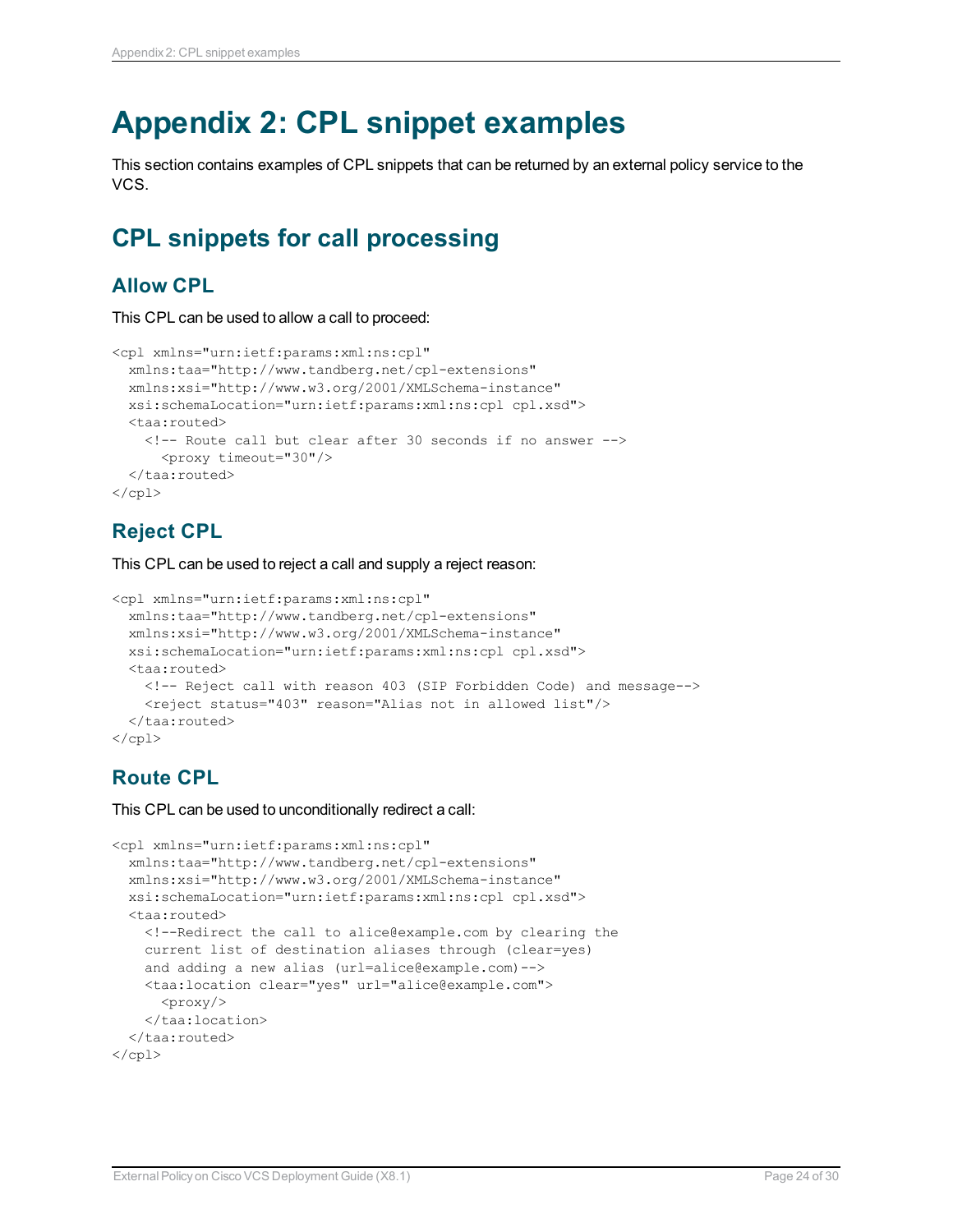### <span id="page-24-0"></span>**Forking CPL**

This CPL can be used to fork a call to multiple aliases:

```
<cpl xmlns="urn:ietf:params:xml:ns:cpl"
  xmlns:taa="http://www.tandberg.net/cpl-extensions"
  xmlns:xsi="http://www.w3.org/2001/XMLSchema-instance"
  xsi:schemaLocation="urn:ietf:params:xml:ns:cpl cpl.xsd">
  <taa:routed>
    <!--Fork the call to endpoint1@example.com and add new aliases
        endpoint2@example.com and endpoint3@example.com -->
    <taa:location clear="no" url="endpoint1@example.com">
      <!--Fork the call to a second alias (endpoint2@example.com)-->
      <taa:location url="endpoint2@example.com">
        <!--Fork the call to a third alias (endpoint3@example.com)-->
        <taa:location url="endpoint3@example.com">
          <proxy/>
        </taa:location>
      </taa:location>
    </taa:location>
  </taa:routed>
\langle / cpl \rangle
```
#### <span id="page-24-1"></span>**Conditional routing CPL**

This CPL can be used to redirect a call under specific conditions. In this example, if a call that initially routes to alice is not answered then the call redirects to bob:

```
<cpl xmlns="urn:ietf:params:xml:ns:cpl"
  xmlns:taa="http://www.tandberg.net/cpl-extensions"
  xmlns:xsi="http://www.w3.org/2001/XMLSchema-instance"
  xsi:schemaLocation="urn:ietf:params:xml:ns:cpl cpl.xsd">
  <taa:routed>
   <!--Clear the destination aliases (clear=yes)and
    add the destination alias alice@example.com
   url="alice@example.com")-->
   <taa:location clear="yes" url="alice@example.com">
      <proxy timeout="10">
        <!-- If the call setup fails for any reason or takes more than ten seconds
        to complete then the CPL within the default tag is activated -->
        <default>
          <!--Clear the destination aliases (clear=yes) and add the
          destination alias bob@example.com (url="bob@example.com")-->
          <taa:location clear="yes" url="bob@example.com">
            <proxy/>
          </taa:location>
        </default>
      </proxy>
    </taa:location>
  </taa:routed>
\langle / cpl >
```
## <span id="page-24-2"></span>**CPL snippets for registration requests**

Note that the following example CPL snippets for registration requests are more limited than the other example snippets. This is because the VCS does not support the full range of CPL for registration requests.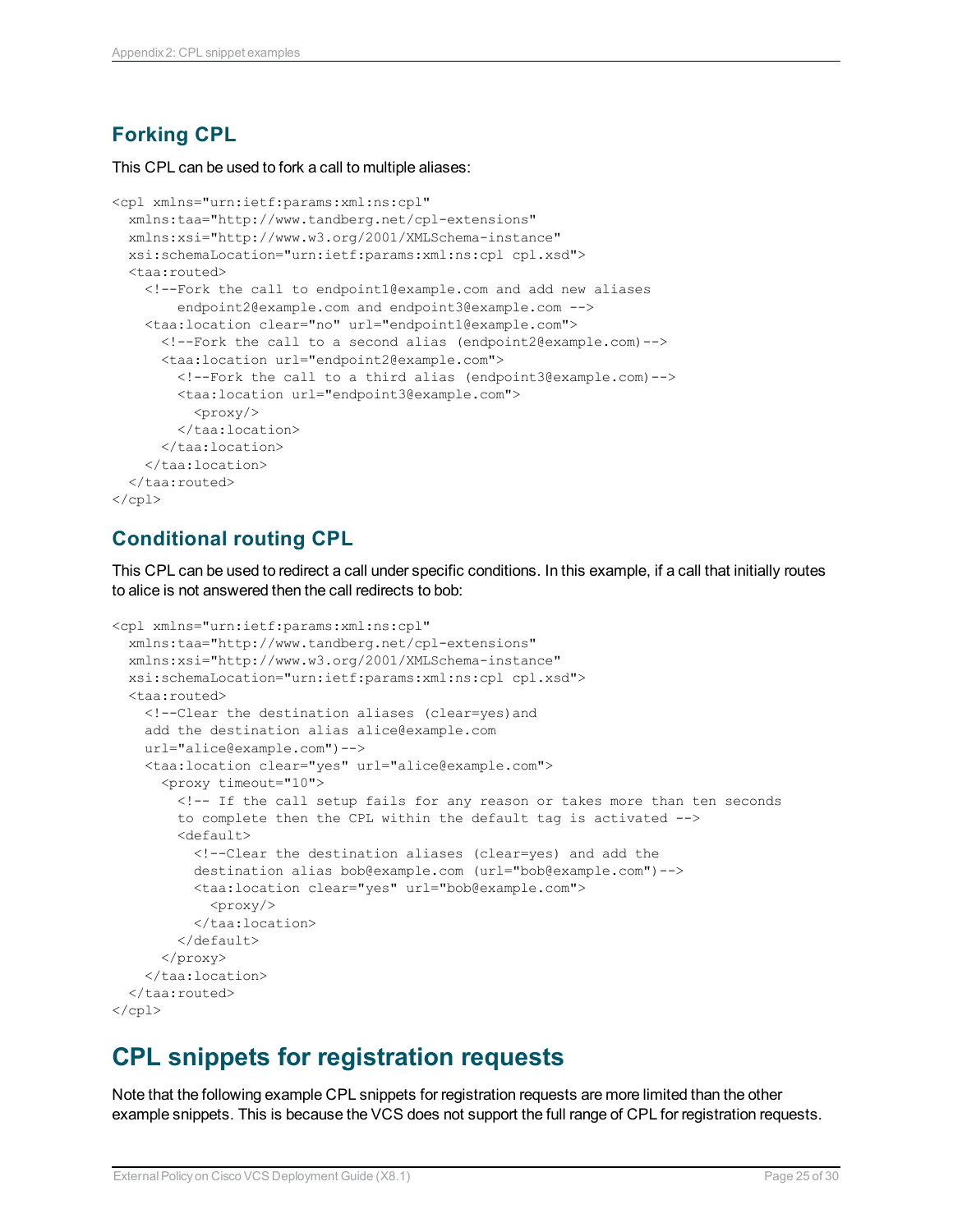<span id="page-25-0"></span>It only looks for <proxy/> or <reject/> tags and ignores any other content.

#### **Registration allow CPL**

This CPL can be used to accept a registration request:

<span id="page-25-1"></span> $<$ proxy/>

#### **Registration reject CPL**

This CPL can be used to reject a registration request and supply a reject reason:

<reject status="403" reason="H323 registrations not allowed"/>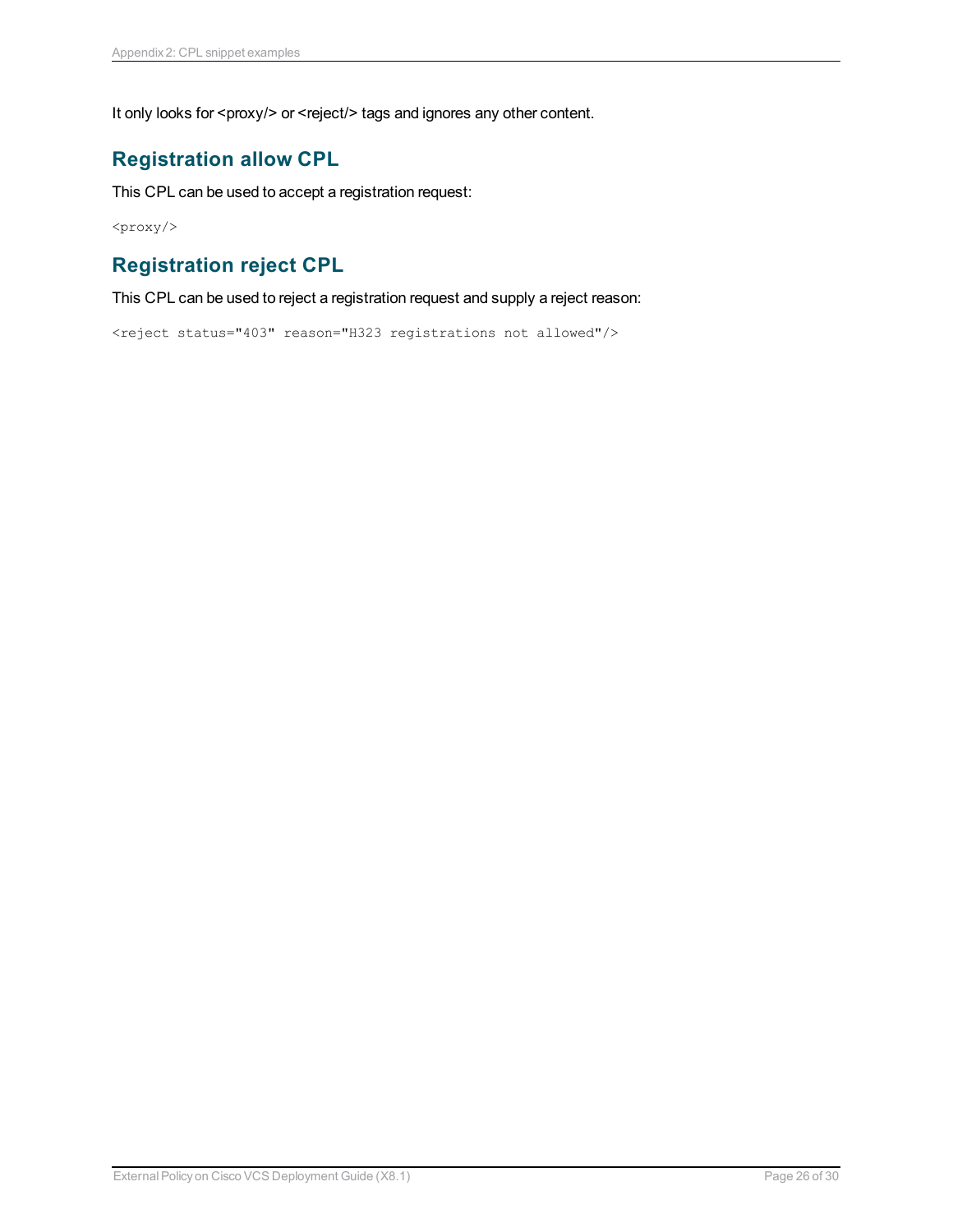## <span id="page-26-0"></span>**Appendix 3: Message logging**

You can monitor the policy request messages and responses that are exchanged between the VCS and the policy service.

The best way to do this is to use the diagnostic logging tool to capture these messages:

- 1. Go to **Maintenance > Diagnostics > Diagnostic logging**.
- 2. Optionally, select **Take tcpdump while logging**.
- 3. Click **Start new log**.
- 4. (Optional) Enter some **Marker** text and click **Add marker**.
	- The marker facility can be used to add comment text to the log file before certain activities are performed. This helps to subsequently identify the relevant sections in the downloaded diagnostic log file.
	- You can add as many markers as required, at any time while the diagnostic logging is in progress.
	- **Marker text is added to the log with a "DEBUG MARKER" tag.**
- 5. Reproduce the system issue you want to trace in the diagnostic log.
- 6. Click **Stop logging**.
- 7. Click **Download log** to save the diagnostic log to your local file system. You are prompted to save the file (the exact wording depends on your browser).
- <span id="page-26-1"></span>8. If appropriate, click **Download tcpdump** to also download the tcpdump file to your local file system.

## **Trace example: Call Policy request and response**

#### Example Call Policy request:

```
Jul 19 15:30:30 vcs tvcs: UTCTime="2011-07-19 15:30:30,616" Module="network.http"
Level="DEBUG": Message="Request" Method="POST" URL=" https://192.0.2.3/api/call_policy"
Ref="0x4945360"
Data="ALLOW_INTERWORKING=TRUE&AUTHENTICATED=FALSE&AUTHENTICATION_USER_NAME=&CLUSTER_
NAME=vcs_cluster&DESTINATION_ALIAS=alice%40example.com&GLOBAL_CALL_SERIAL_
NUMBER=094f761c-b21c-11e0-91a2-000c29e127de&LOCAL_CALL_SERIAL_NUMBER=094f754a-b21c-11e0-
a091-000c29e127de&METHOD=INVITE&NETWORK_TYPE=IPV4&POLICY_
TYPE=ADMIN&PROTOCOL=SIP&REGISTERED_ALIAS=bob%40example.com&SOURCE
ADDRESS=192.0.2.100%3A5061&SOURCE_IP=192.0.2.100&SOURCE_PORT=5061&TRAVERSAL_TYPE=TYPE_
UNDEF&UNAUTHENTICATED_SOURCE_ALIAS=bob%40example.com&UTCTIME=2011-07-
19%2015%3A30%3A30&ZONE_NAME=DefaultSubZone"
```
#### Example response:

```
Jul 19 15:30:30 vcs tvcs: UTCTime="2011-07-19 15:30:30,625" Module="network.http"
Level="DEBUG": Message="Response" Src-ip="192.0.2.3" Src-port="5000" Dst-
ip="192.0.2.200" Dst-port="40010" Response="200 OK" ResponseTime="0.003416"
Body="<!-- policy server -->
<cpl xmlns="urn:ietf:params:xml:ns:cpl"
xmlns:taa="http://www.tandberg.net/cpl-extensions"
xmlns:xsi="http://www.w3.org/2001/XMLSchema-instance"
xsi:schemaLocation="urn:ietf:params:xml:ns:cpl cpl.xsd">
<taa:routed> <proxy/> </taa:routed> </cpl> " Ref="0x4945360"
```
### <span id="page-26-2"></span>**Trace example: Registration Policy request and response**

Example Registration Policy request: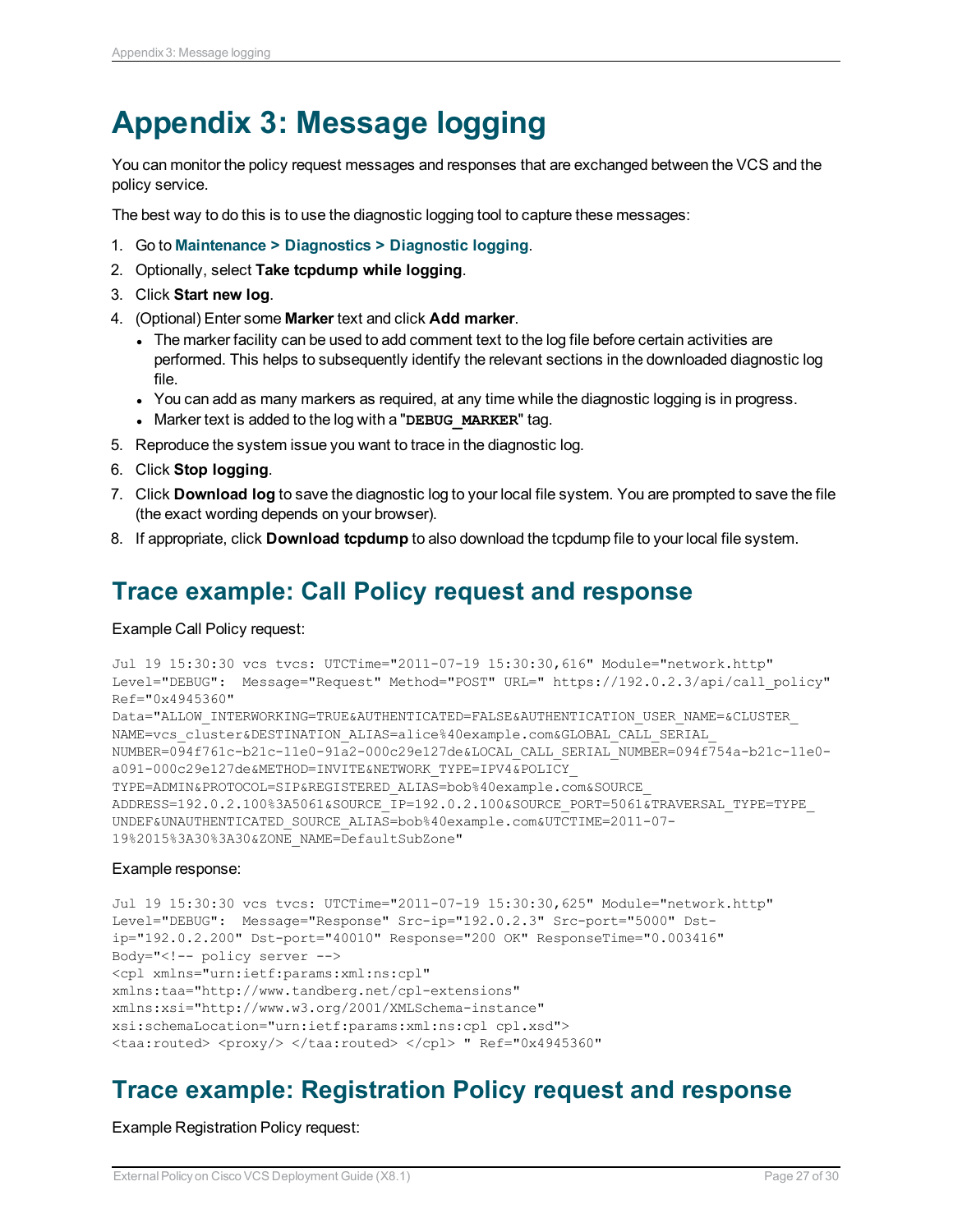Jul 26 13:36:51 vcs tvcs: UTCTime="2011-07-26 13:36:51,024" Module="network.http" Level="DEBUG": Message="Request" Method="POST" URL="http://192.0.2.3:5000/custompolicy.cpl" Ref="0x7f58105481c0" Data="ALIAS=bob%40example.com&AUTHENTICATED=FALSE&AUTHENTICATION\_USER\_NAME=&CLUSTER\_ NAME=vcs\_cluster&METHOD=REGISTER&NETWORK\_TYPE=IPV4&POLICY\_ TYPE=REGISTRATION&PROTOCOL=SIP&SOURCE\_IP=192.0.2.100&SOURCE\_PORT=5061&TRAVERSAL\_ TYPE=TYPE\_UNDEF&UTCTIME=2011-07-26%2013%3A36%3A51&ZONE\_NAME=DefaultSubZone"

#### Example "accept" response:

```
Jul 26 13:36:51 vcs tvcs: UTCTime="2011-07-26 13:36:51,031" Module="network.http"
Level="DEBUG": Message="Response" Src-ip="192.0.2.3" Src-port="5000"
Dst-ip="192.0.2.200" Dst-port="42510" Response="200 OK" ResponseTime="0.007301"
Body="<!-- policy server-->
<cpl xmlns="urn:ietf:params:xml:ns:cpl"
xmlns:taa="http://www.tandberg.net/cpl-extensions"
xmlns:xsi="http://www.w3.org/2001/XMLSchema-instance"
xsi:schemaLocation="urn:ietf:params:xml:ns:cpl cpl.xsd">
<taa:routed> <proxy/> </taa:routed> </cpl> " Ref="0x7f58105481c0"
```
#### Example "reject" response:

```
Jul 26 13:36:51 vcs tvcs: UTCTime="2011-07-26 13:36:51,031" Module="network.http"
Level="DEBUG": Message="Response" Src-ip="192.0.2.3" Src-port="5000"
Dst-ip="192.0.2.200" Dst-port="42510" Response="200 OK" ResponseTime="0.007301"
Body="<!-- policy server-->
<cpl xmlns="urn:ietf:params:xml:ns:cpl"
xmlns:taa="http://www.tandberg.net/cpl-extensions"
xmlns:xsi="http://www.w3.org/2001/XMLSchema-instance"
xsi:schemaLocation="urn:ietf:params:xml:ns:cpl cpl.xsd">
<taa:routed> <reject status="403" reason="Alias not in allowed list"/>
</taa:routed> </cpl> " Ref="0x7f58105481c0"
```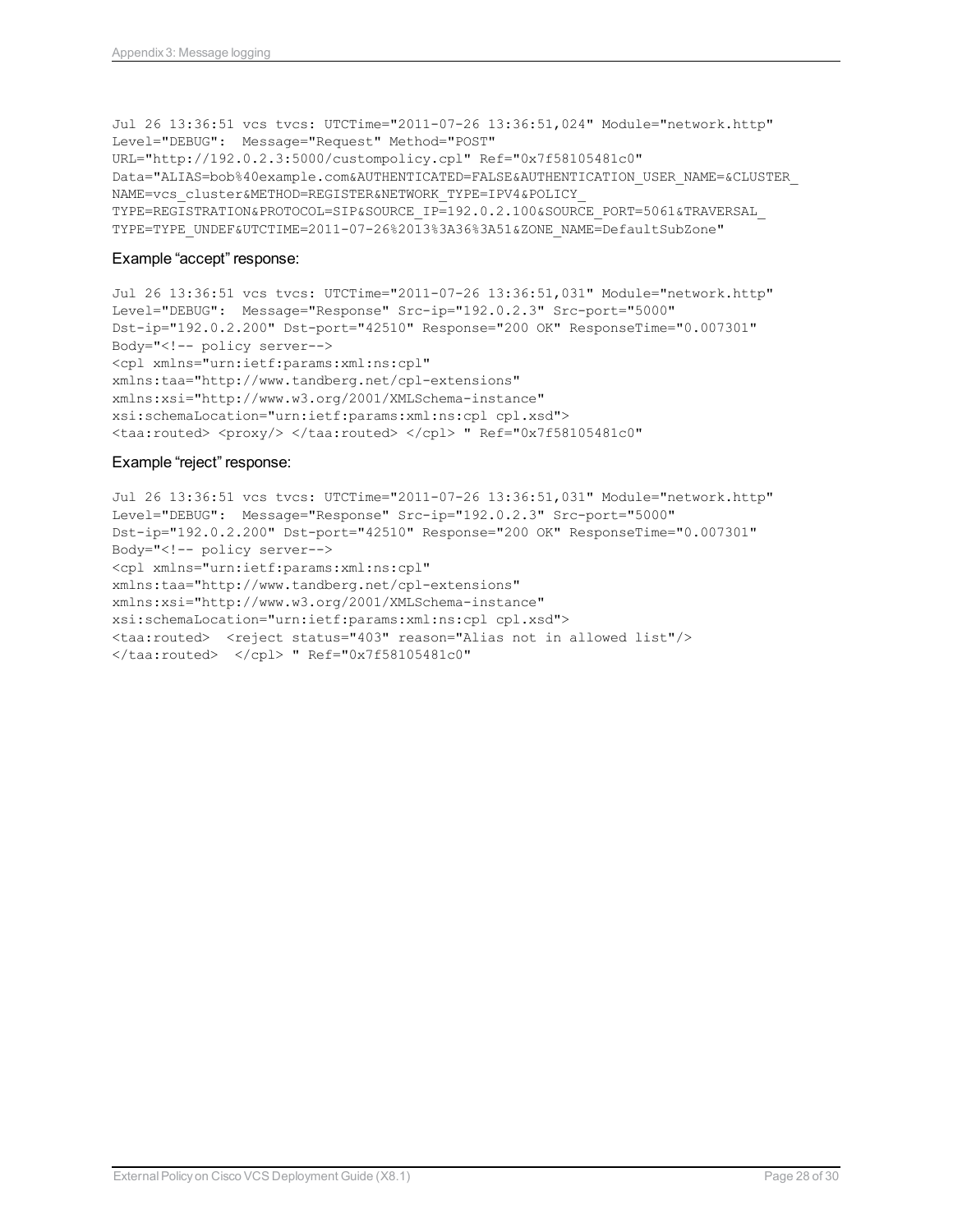## <span id="page-28-0"></span>**Document revision history**

The following table summarizes the changes that have been applied to this document.

| <b>Revision</b> | Date              | <b>Description</b>                                                                                |
|-----------------|-------------------|---------------------------------------------------------------------------------------------------|
| 4               | December 2013     | Updated for X8.1.                                                                                 |
|                 | <b>April 2013</b> | Restructured document content, and added more policy server status and<br>resiliency information. |
|                 | August 2012       | Updated for new protocol search rule option introduced in VCS X7.2.                               |
|                 | September 2011    | Initial release.                                                                                  |